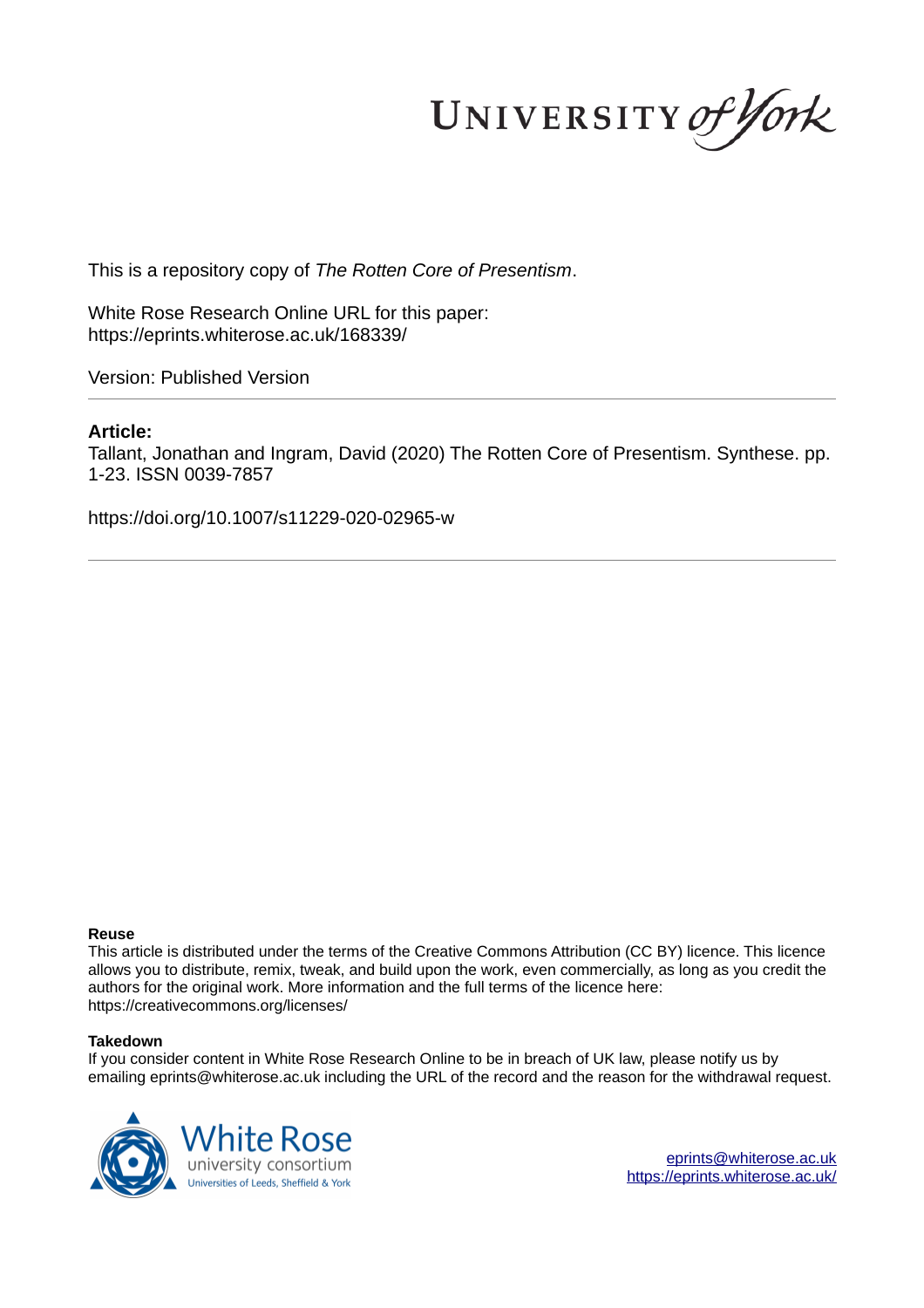

# **The rotten core of presentism**

**Jonathan Tallant<sup>1</sup> · David Ingram[2](http://orcid.org/0000-0002-0184-9271)**

Received: 17 September 2020 / Accepted: 18 November 2020 © The Author(s) 2020

# **Abstract**

Recently, some have attempted to reformulate debates in first-order metaphysics, particularly in the metaphysics of time and modality, for reasons due to Williamson (Modal logic as metaphysics, Oxford University Press, 2013). In this paper, we focus on the ways in which the likes of Cameron, Correia and Rosenkranz, Deasy, Ingram, Tallant, Viebahn, *inter alia*, have initiated and responded to attempts to capture the core of presentism using a formal, logical machinery. We argue that such attempts are doomed to fail because there is no theoretical core to presentism. There is no single view or family of views that is presentism.

**Keywords** Metaphysics · Philosophy of time · Presentism

# **1 Setting the stage**

Suppose that we debate which of *x*, *y*, or *z*—all theories in their own right—best captures some theoretical model of the world, call it *F*. To determine which theory captures *F*, we require a clear sense of *what* F *is*. After all, if there is no agreement as to what  $F$  entails, or what  $F$  is entailed by, it would be impossible to determine which of *x*, *y*, or *z* best captures it. This point is abstract, but clear enough. In this paper our *F* is presentism and we argue that, though there are plenty of attempts to recover the core of the view, there is no single view that *is* presentism, nor any core presentist insight.

To begin, here is one gloss on a familiar dispute: presentists and non-presentists disagree about what exists, absolutely and unrestrictedly. According to this gloss,

- 1 University of Nottingham, Nottingham, UK
- 2 University of York, York, UK

The order of authors is arbitrary; both authors contributed equally to this paper.

 $\boxtimes$  David Ingram david.ingram@york.ac.uk Jonathan Tallant jonathan.tallant@nottingham.ac.uk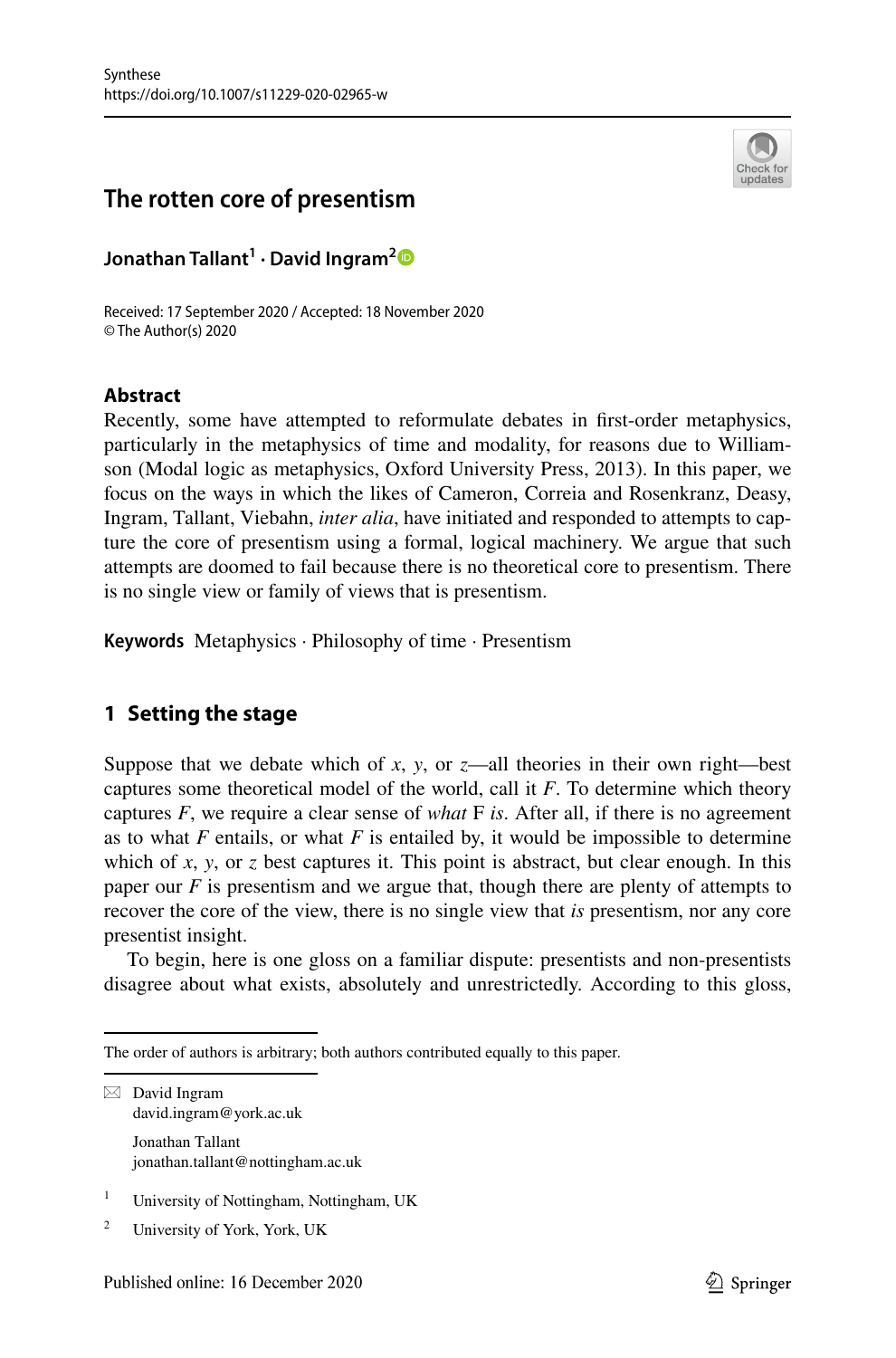presentists assert that only present entities exists, i.e., 'everything is present'. At this point, enter Williamson [\(2013](#page-23-0): pp. 24–25), who objects to presentism because of problems with interpreting the predicate 'is present' in statements of the view. This line of objection has generated a lively metaphilosophical sub-literature (e.g., Cameron [2016;](#page-22-0) Correia and Rosenkranz [2015,](#page-22-1) [2018](#page-22-2): pp. 59–71, [2020a](#page-22-3), [b;](#page-22-4) Deasy [2017,](#page-22-5) [2019](#page-22-6); Ingram [2019:](#page-22-7) pp. 33–35; Tallant [2019;](#page-23-1) Viebahn [2020](#page-23-2); *inter alia*).

Correia and Rosenkranz [\(2015](#page-22-1)) and Deasy [\(2017](#page-22-5)) endorse Williamson's objection and look to characterise presentism differently; they try to capture what they take to be the presentist insight using a range of logical machinery. The result is a shift to a debate concerning two other theses, temporaryism and permanentism, and how to use these to capture presentism and non-presentism. Cameron [\(2016](#page-22-0)) responds directly to Deasy and argues that the temporaryism-permanentism debate does not get to the heart of what is at issue between presentists and non-presentists. Deasy ([2019\)](#page-22-6) replies, arguing that Cameron's characterisation is equally flawed: it counts some presentist views as non-presentist (and *vice versa*). Similarly, Tallant [\(2019](#page-23-1)) argues that Correia and Rosenkranz, Deasy, and Williamson approach the issue from the wrong perspective, and that each of their models fails to capture presentism. In other words, none of these theories (*x*, *y*, and *z*) adequately capture what *is* presentism (what *is F*).

This sub-literature presupposes that there is a core presentist insight to be captured. The main objective of this paper is to undermine this literature by showing that there is no core presentist insight to be argued over. There is no *F*—no single view that the likes of Cameron, Correia and Rosenkranz, Deasy, Tallant, etc. can try to capture. Their metaphilosophical project is built on sand.<sup>[1](#page-2-0)</sup>

To make our case, we sketch the proposal that the presentist-eternalist dispute be understood in terms of the temporaryism-permanentism debate (Sect. [2](#page-3-0)), and make explicit that proponents and opponents of this new debate claim that there is some core of presentism that they can attempt to capture (i.e., with temporaryism). We then introduce a range of incompatible ways that presentism is described, to show that there is no one view that *is* presentism (Sect. [3](#page-4-0)). Then, we show that there is no common core to views that marks them as distinctively presentist (Sect. [4](#page-13-0)). And, to be clear, when we say that 'presentism is rotten' and that 'it has no core', we mean that there is nothing distinctive—no philosophically interesting, unifying feature in virtue of which it is correct to call these views 'presentist'. Finally, we consider objections (Sect. [5](#page-16-0)).

<span id="page-2-0"></span><sup>1</sup> One might object to Cameron, Deasy, et al. that the goal of capturing the 'core' of presentism is a redherring and that, instead, what they ought to do is consider the kinds of argument that motivate versions of the 'A theory' of time, and then consider which theory is best supported by those arguments. We think that this view has some merit, but it is not ours, and we do not develop it here. Our goal is to show that the 'core-capturing' project upon which Cameron, Deasy, et al. are engaged does not get off the ground, even on its own terms.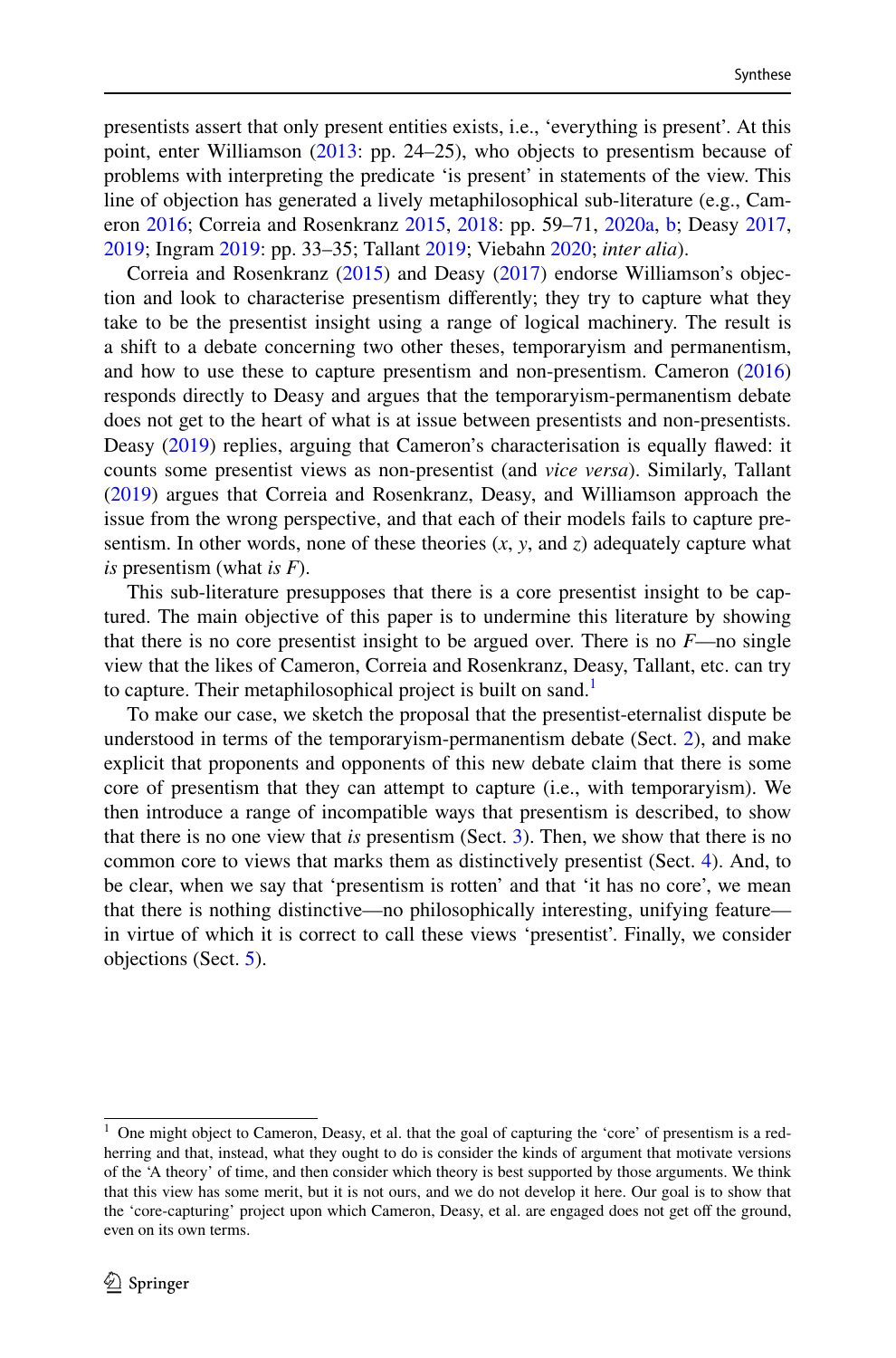### <span id="page-3-0"></span>**2 Presentism‑eternalism or temporaryism‑permanentism**

According to Deasy, much debate in the philosophy of time turns on answers to 'Are there past things?' and 'Are there future things?' [\(2017](#page-22-5): p. 378). Deasy thinks that we would be better served asking 'Do things begin to exist?' and 'Do things cease to exist?' ([2017:](#page-22-5) p. 390). Deasy recommends a distinction: presentists answer 'yes' to both questions; presentists believe that things begin to exist and that things cease to exist. Eternalists answer 'no' to both; eternalists do not believe that things begin or cease to exist ([2017:](#page-22-5) pp. 390–1). The two attitudes can be framed in terms of a commitment to one of two distinct theses: transientism (a version of temporaryism) or permanentism.

```
Transientism: Sometimes, something begins to exist; sometimes, something ceases to exist.
     S(∃x P¬∃y y=x) & S(∃x F¬∃y y=x) (Deasy 2015: p. 2074; 2017: p. 390)
```
In the formalism: **S** denotes the operator 'it is sometimes that case that', **P** denotes 'it was the case that', and **F** denotes 'it will be the case that'.

Transientism entails temporaryism:

| Temporaryism: | Sometimes, something is sometimes nothing.                     |
|---------------|----------------------------------------------------------------|
|               | S $\exists x$ S $\neg$ $\exists y$ y $=x$ (Deasy 2019: p. 284) |

And, one who rejects temporaryism (and, thus, transientism) accepts permanentism:

Permanentism: Always, everything always exists. **A**∀*x* **A**∃*y y*=*x* (Deasy [2015:](#page-22-8) p. 2074; [2017](#page-22-5): p. 391)

In the formalism: **A** denotes the operator 'it is always the case that'.

The presentism-eternalism debate is recast as a debate between transientists and permanentists. Presentism is characterised as A-theoretic transientism—the view that there is an absolute, objective present moment, and sometimes, something begins to exist and sometimes, something ceases to exist (2017: p. 391). Eternalism is characterised implicitly as a B-theoretic permanentism—the view that there is no absolute, objective present moment, and always, everything always exists (Cameron [2016](#page-22-0): p. 111).

Cameron ([2016\)](#page-22-0) and Tallant [\(2019](#page-23-1)) challenge Deasy's characterisation. We think that their challenges have the same shape; both object that the new debate does not capture what is at issue in the original debate. This is key to what follows. To illustrate, here is Cameron:

'I don't think that the debate over Permanentism captures the debate between the presentist and the eternalist. Permanentism is a thesis about whether or not things come into or go out of existence. It says that they do not: nothing comes into existence, and nothing ceases to be, because it is always the case that each thing that exists is something that always has existed and always will exist.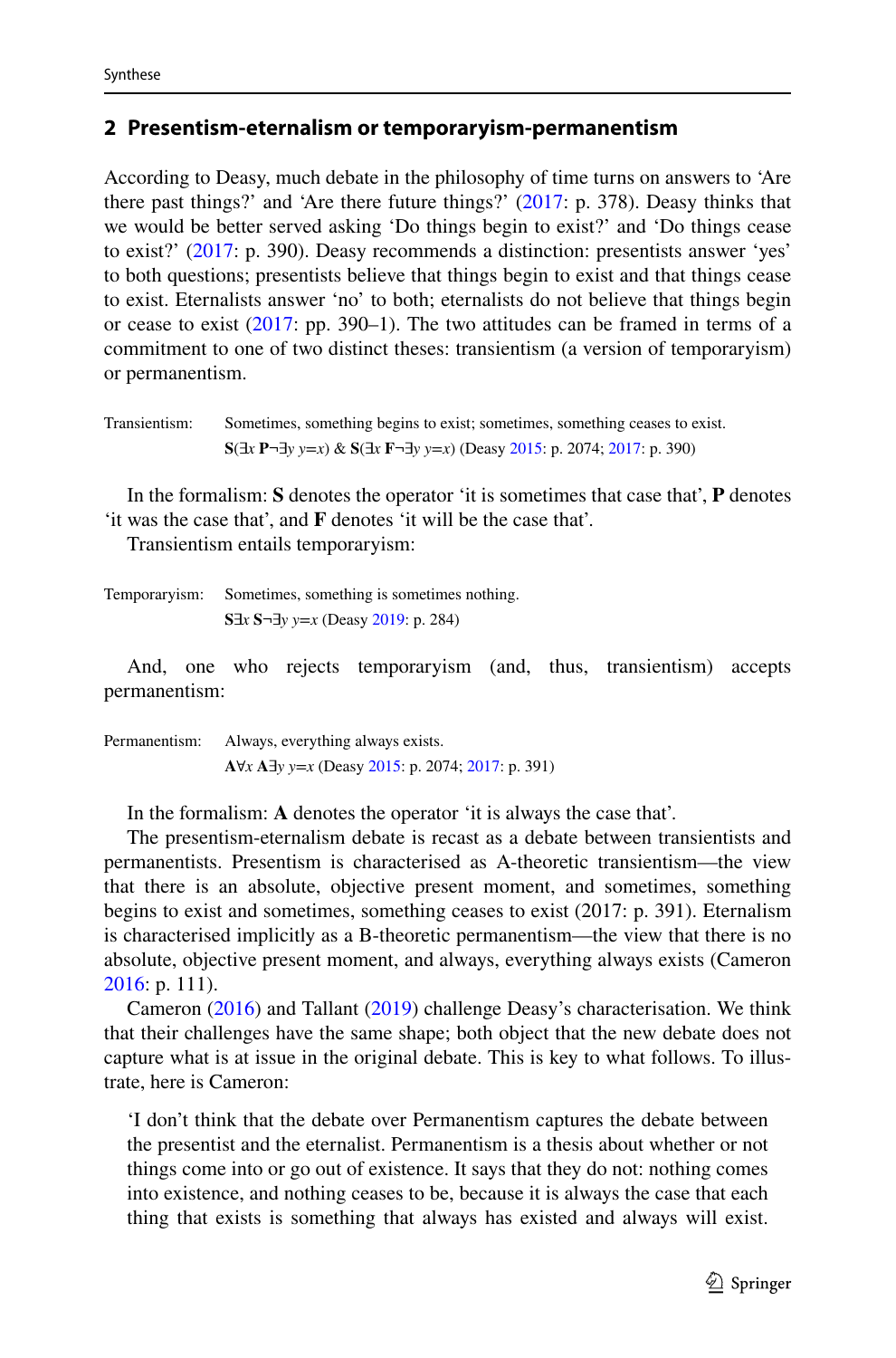But, surely the presentist can believe that. Presentism is compatible with the claim that the ontology of the world is fixed in time: that there are no changes to what there is—nothing coming into being, or ceasing to be. … Permanentism is not what is at issue between the presentist and the eternalist, then, for they each can accept it.' ([2](#page-4-1)016: pp. 111, 114)<sup>2</sup>

Thus, the presentism-eternalism debate cannot be recast as a debate between transientists and permanentists because, although transientism is incompatible with permanentism, presentism is compatible with permanentism. In other words, Cameron believes that there is something, presentism, which is not adequately captured by A-theoretic transientism (and the denial of permanentism).

Tallant's challenge is similar. For Tallant, Deasy's characterisation of presentism as A-theoretic transientism fails because 'definitively non-presentist scenarios' count as presentism [\(2019](#page-23-1): p. 412). Put differently, there is an underlying *F*—presentism—and contra Deasy, it is *not* captured by temporaryism or permanentism because non-*F* views—non-presentist views—are not properly characterised.

The suggestion that there *is* a core presentist insight, which can be used to 'test' putative characterisations, is not unique to those who challenge Deasy's reform. Indeed, Deasy [\(2019](#page-22-6): p. 285) uses this sort of test in reply to Cameron, claiming: 'Cameron's proposed interpretations of Presentism and Eternalism mistakenly count certain Presentist theories as non-Presentist (or vice versa)'.

We think that the above indicates that proponents and opponents of the reformed debate have something in mind, some core presentist insight, when they assert that the reform does or does not capture the original debate. However, as we telegraphed at the outset: we do not think that there is a core presentist insight. In what remains, we argue for this conclusion.

## <span id="page-4-0"></span>**3 The varieties of presentism**

Now, we introduce a range of descriptions of presentism, showing that many have distinct, incompatible commitments. We think that this suffices to show that there is no one view that *is* presentism. Thus, one cannot object to (e.g.) A-theoretic

<span id="page-4-1"></span> $2$  An anonymous referee has pushed us on the following question: Why should we suppose that Cameron, Deasy, et al., set out to capture 'a view', and not the truth about (e.g.) time and existence? One reason that we suppose the former can be illustrated by appealing to Tallant's [\(2019](#page-23-1)) brief description of his project in challenging Deasy's characterisation of presentism:

I am going to proceed by demonstrating how definitively non-presentist scenarios would satisfy this alleged definition of presentism [i.e., Deasy's definition]. … [That the scenarios] are clearly non-presentist and yet compatible with Deasy's definition is all that I require in order to demonstrate that Deasy's definition of presentism is one that fails.' (2019: p. 412).

The only way that these non-presentist scenarios could realise that aim is if Tallant is trying to determine whether or not Deasy's characterisation of presentism is apt. And, to be clear, this is the intended reading of Tallant's argument. Further, as Cameron ([2016:](#page-22-0) p. 114) puts it: 'Permanentism is not what is at issue between the presentist and the eternalist, then, for they each can accept it.' In the passage cited in the main text, Cameron is clear that he is discussing whether or not perman entism is what is at issue between presentists and eternalists.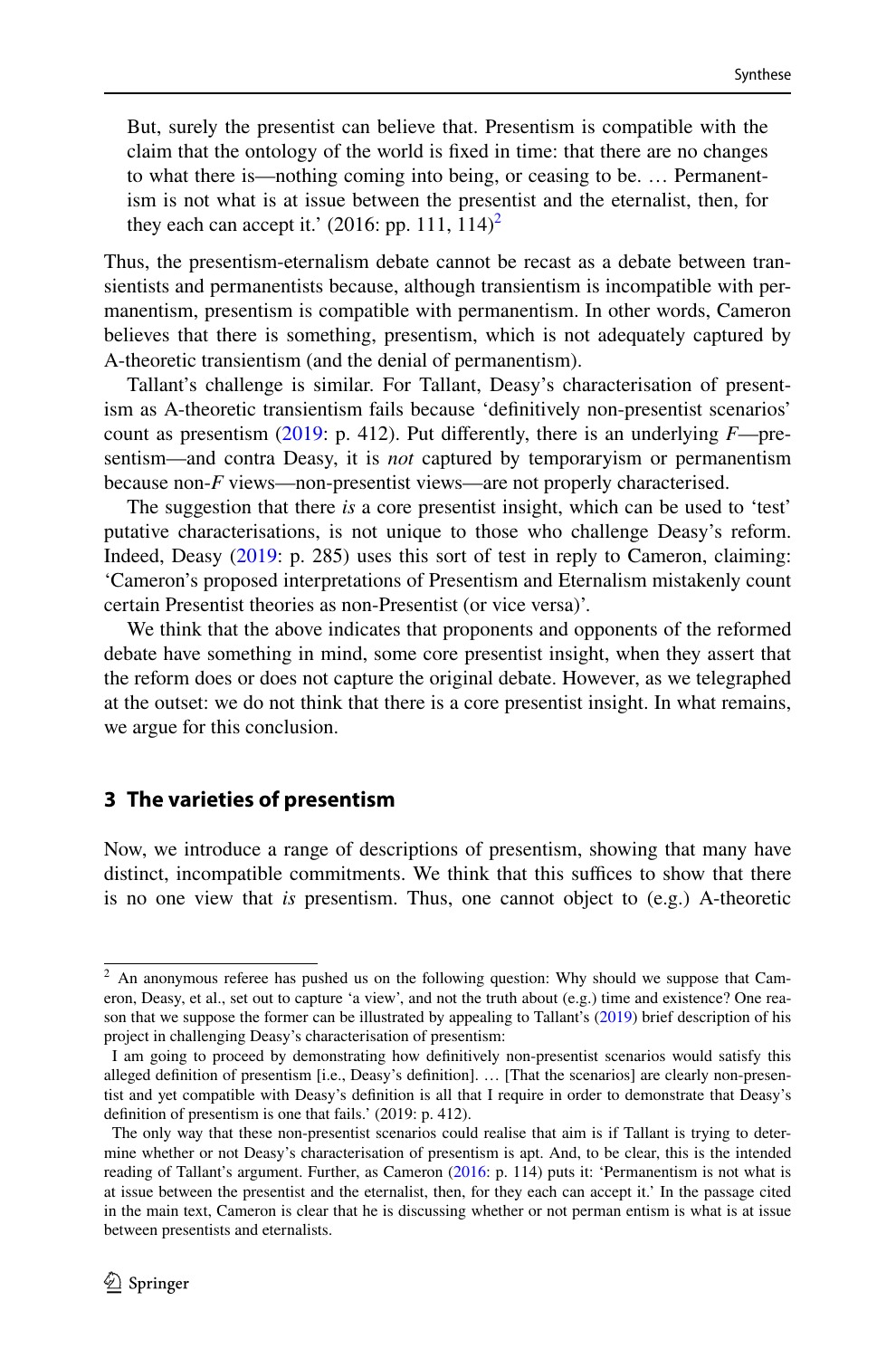transientism that it fails to capture presentism, because there is no single view to capture.

There are many distinct statements of presentism, but this diversity has not been explored in the literature. This is striking, for there are myriad contradictory definitions. One potential explanation for this diversity is that all those cited below are being sloppy in their presentations of presentism. But such an explanation is extremely uncharitable and highly unlikely. All cited are professional philosophers; being careful with their words is central to what they do. Moreover, it seems clear from the work cited that much of the diversity has been provided deliberately and for theoretical ends. Another explanation can be given: there is no fixed view of presentism. That is more plausible and more charitable. Indeed, we think that there is no philosophical commitment that these putative presentisms have in common such that they merit membership of a class of views that we could call 'presentist'. (We argue for this in Sect. [4.](#page-13-0)) When we speak of there being no 'family' of views that we may call presentist, it is this thesis we have in mind.

Our methodology is familiar from other debates, e.g., parts of the literature on grounding. For instance, Koslicki ([2016\)](#page-22-9) argues that there is no unified notion of grounding, contra Schaffer ([2009\)](#page-23-3), by showing that there is no unifying feature shared by all alleged instances of grounding—no feature that unifies them as a single type of thing (see, also, Wilson [2015](#page-23-4): p. 576). We make a similar move. There are a range of views in the philosophy of time: those who identify as presentists are correct that we should pay attention to what is present, what temporal passage is, and many other issues. But this leaves open whether 'presentism' picks out a single view, a family of views that share some feature, or if the term is now so elastic as to simply advert to a collection of views that share no core. We think that the last claim is correct. There is no single view or family of views that is presentism; we can still call views 'presentist' but in doing so we signal nothing of philosophical significance.

Though familiar, this methodology may appear controversial when deployed here. One might worry that, by showing that there is no unifying feature shared by all versions of presentism—no feature that unites them under one banner—we do nothing surprising. After all, one might expect to find a similar picture in many subliteratures with various conflicting statements of one theory. Consider, e.g., the correspondence theory of truth (CTT)—to pick an example from a different literature. We can point to CTT as a case of one theory with considerable variation. Put simply, CTT states that something is true when it 'corresponds to reality' (Lynch [2001:](#page-22-10) p. 9). But there are instances of CTT that propose different *relata* for both sides of the correspondence relation (cf. David [2016](#page-22-11)): some treat propositions as truth-bearers (the 'something' that has a truth-value), others say that mental representations or written sentences play this role instead; some instances treat facts as the bits of reality to which truths correspond, others say that states of affairs or objects are the *relata*. And different versions of CTT disagree about the nature of correspondence itself (cf. Kirkham [1995:](#page-22-12) pp. 120–40). In short, there is huge variation. Does this leave CTT in the same boat? And, since we could find many examples in other literatures, does this suggest that many debates face similar issues? If this is a widespread issue, what is the point of our paper?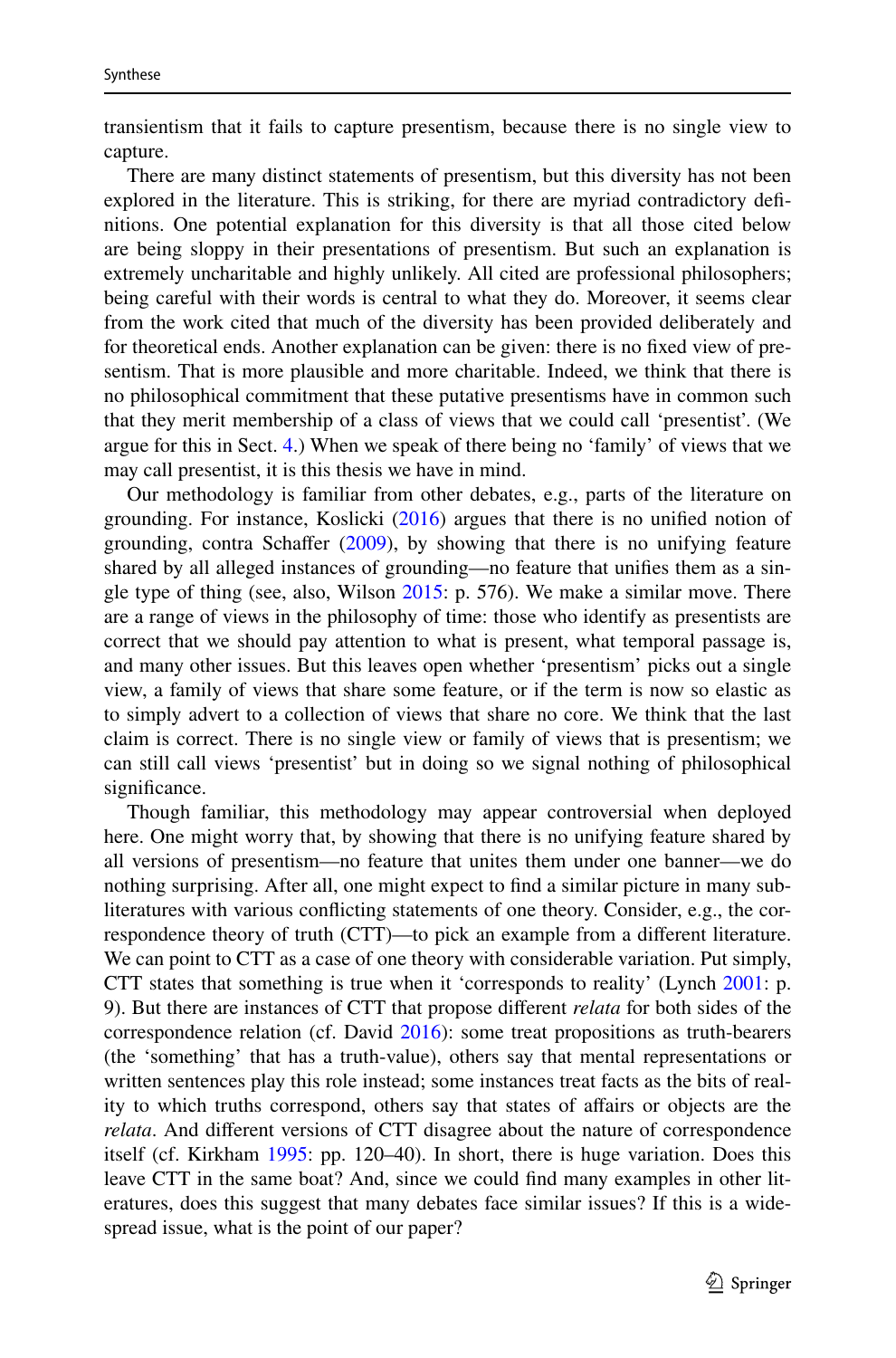The methodology is less controversial than appearances may suggest. For one, there is our specific target: the metaphilosophical debate, cited above. For another, the variation of so-called 'presentist' views is far more significant (as we demonstrate in a moment). Let us take these two issues in turn.

First, our main target here is a sub-literature built on the claim that there is a core of presentism, with arguments concerning whether a view has captured that core successfully. Now, if (e.g.) there were similar claims made in the literature on CTT (or another debate), and it turned out that there is no single view (or family of views) that share some feature, such that the term 'correspondence theory' is now so elastic as to simply advert to a collection of views that share no core, we would regard any attempt to capture that core to be similarly flawed. But our primary concern here is not with the mere fact that there is variation in statements of the view. (Let a thousand flowers bloom!) Our concern is with a metaphilosophical project that purports to capture a core of presentism when there is in fact no such core.

Second, even setting our first point aside, we think that the degree and scope of variation across versions of presentism is quite striking indeed. In the case of the CTT literature, we concede that there is variation. But—at least so far as we know there is no version of CTT that denies that truth consists in some kind of relation to reality.<sup>[3](#page-6-0)</sup> Here we quote David ([2016\)](#page-22-11) on CTT at length to frame our approach:

'[CTT] is the view that truth is correspondence to, or with, a fact—a view that was advocated by Russell and Moore early in the 20<sup>th</sup> century. *But the label is usually applied much more broadly to any view explicitly embracing the idea that truth consists in a relation to reality, i.e., that truth is a relational property involving a characteristic relation (to be specified) to some portion of reality (to be specified)*. This basic idea has been expressed in many ways, giving rise to an extended family of theories and, more often, theory sketches. Members of the family employ various concepts for the relevant relation (correspondence, conformity, congruence, agreement, accordance, copying, picturing, signification, representation, reference, satisfaction) and/or various concepts for the relevant portion of reality (facts, states of affairs, conditions, situations, events, objects, sequences of objects, sets, properties, tropes). The resulting multiplicity of versions and reformulations of the theory is due to a blend of substantive and terminological differences.' (our italics)

We would agree that there is a core to presentism if we could find even such a broad way of characterising the view (in the same way that David says that there is a broad family of views that may be regarded as correspondence theories). But there is no such broad way to capture the views in the case of presentism. Without pre-empting much of what is to come: some presentists say that only present objects exist, others say that non-present objects exist; some say that only the present time exists, others

<span id="page-6-0"></span><sup>&</sup>lt;sup>3</sup> Indeed, something like this claim is identifiable as what Rasmussen ([2014\)](#page-23-5) calls 'the core' of CTT: 'Necessarily, a thing *p* is true if and only if there are one or more things that *p* is related to in a certain way, such that if *p* were not so related to those things, then *p* would not be true' (2014: p. 12). See, also, Marino [\(2006](#page-23-6)) for discussion of the core of CTT.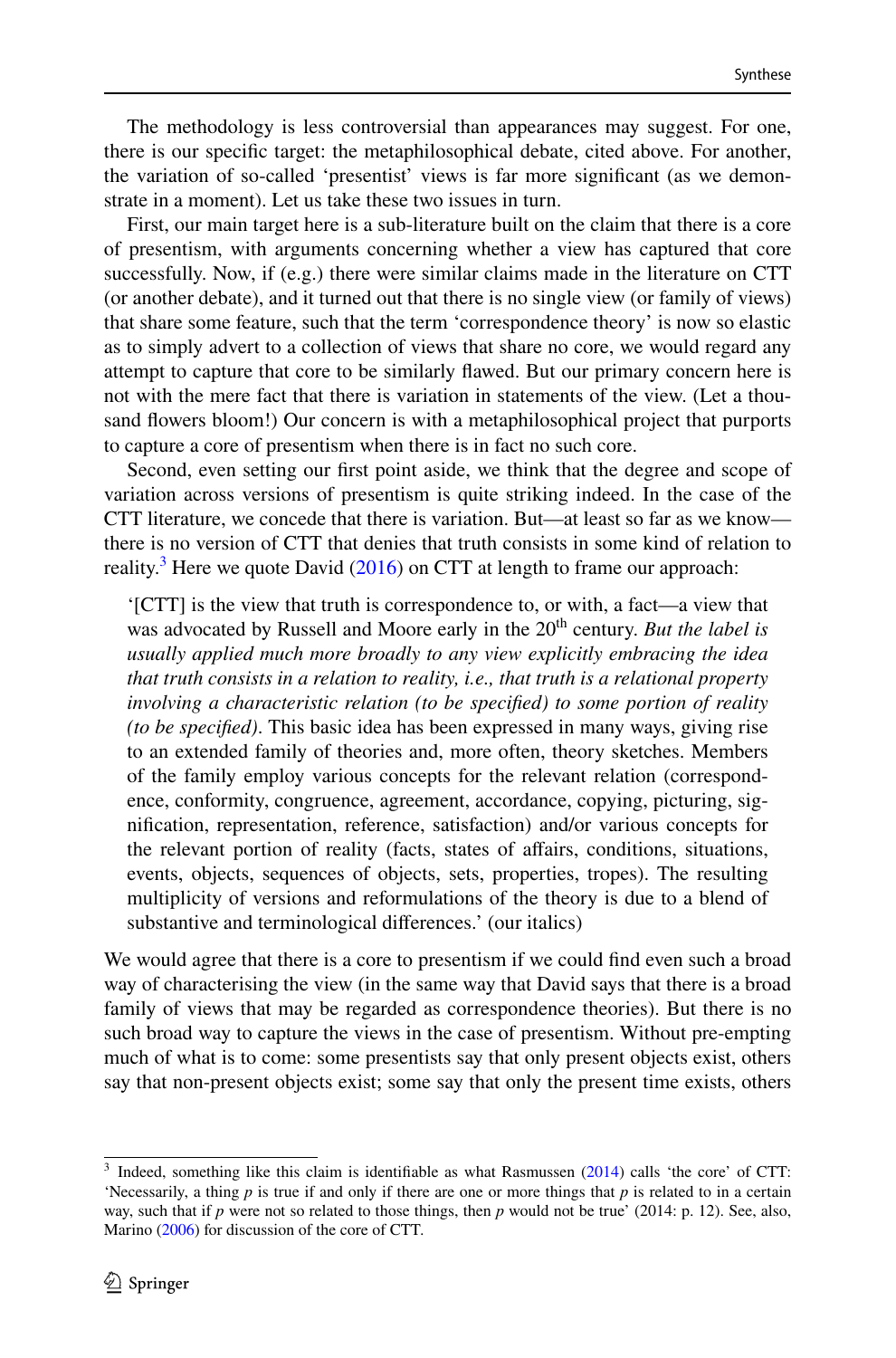say that there are other times; and so on. That being so, we think that even a broad characterisation of a family of presentist theories is beyond us. The strategy we pursue assumes an inference to the best explanation: the best explanation for the deep incompatibility between all existing formulations of presentism is that there is no core insight of presentism.<sup>[4](#page-7-0)</sup>

With our methodology now framed, we turn to the views themselves.

## <span id="page-7-1"></span>**3.1 Objects and times**

We begin with one characterisation as a stalking horse. Presentism is sometimes described as the view that 'only present objects exist' (cf. Markosian [2004:](#page-23-7) p. 47). Markosian [\(2004](#page-23-7)) introduces the view thus:

'[If] we were to make an accurate list of all the things that exist—i.e. a list of all the things that our most unrestricted quantifiers range over—there would be not a single non-present object on the list. Thus, you and I and the Taj Mahal would be on the list, but neither Socrates nor any future grandchildren of mine would be included. … [The] same goes for any other putative object that lacks the property of being present.' (2004: pp. 47–48)

Here we treat 'only present objects exist'—or the logically equivalent 'no non-present object exists'—as an object-definition of presentism; the definition renders presentism a claim about when objects exist in time: an object exists in time only when the object is present. Thus:

(1) Only present objects exist.

Some think that 'only present objects exist' applies only to physical or concrete objects (e.g., Tooley [2012](#page-23-8): p. 25; Cameron [2015:](#page-22-13) p. 6). Others think that it extends to non-physical or abstract objects. So, we must make a preliminary clarification. Here is a sharpened characterisation:

(2) Only present (physical/concrete) objects exist. Or: for all *x*, if *x* is a physical or concrete object, then *x* is present.

Not all presentists accept (2). Tallant [\(2014](#page-23-9)) articulates a version of presentism on which abstracta, if they exist, are present objects; Craig [\(1997](#page-22-14): pp. 36–37) comes close to defending that *all* objects (concrete or abstract) are present. Thus, one may defend (1) without accepting (2). Nonetheless, this is a small difference. It appears a side-question about abstracta, not a difference that is likely to motivate our claim that there is no single view (or family of views) that is presentism.

(1) and (2), are silent on whether there exist any non-present entities that are not objects. Some presentists hold that there exists a space-time structure that

<span id="page-7-0"></span><sup>&</sup>lt;sup>4</sup> We are very grateful to an anonymous referee for suggesting this framing to us.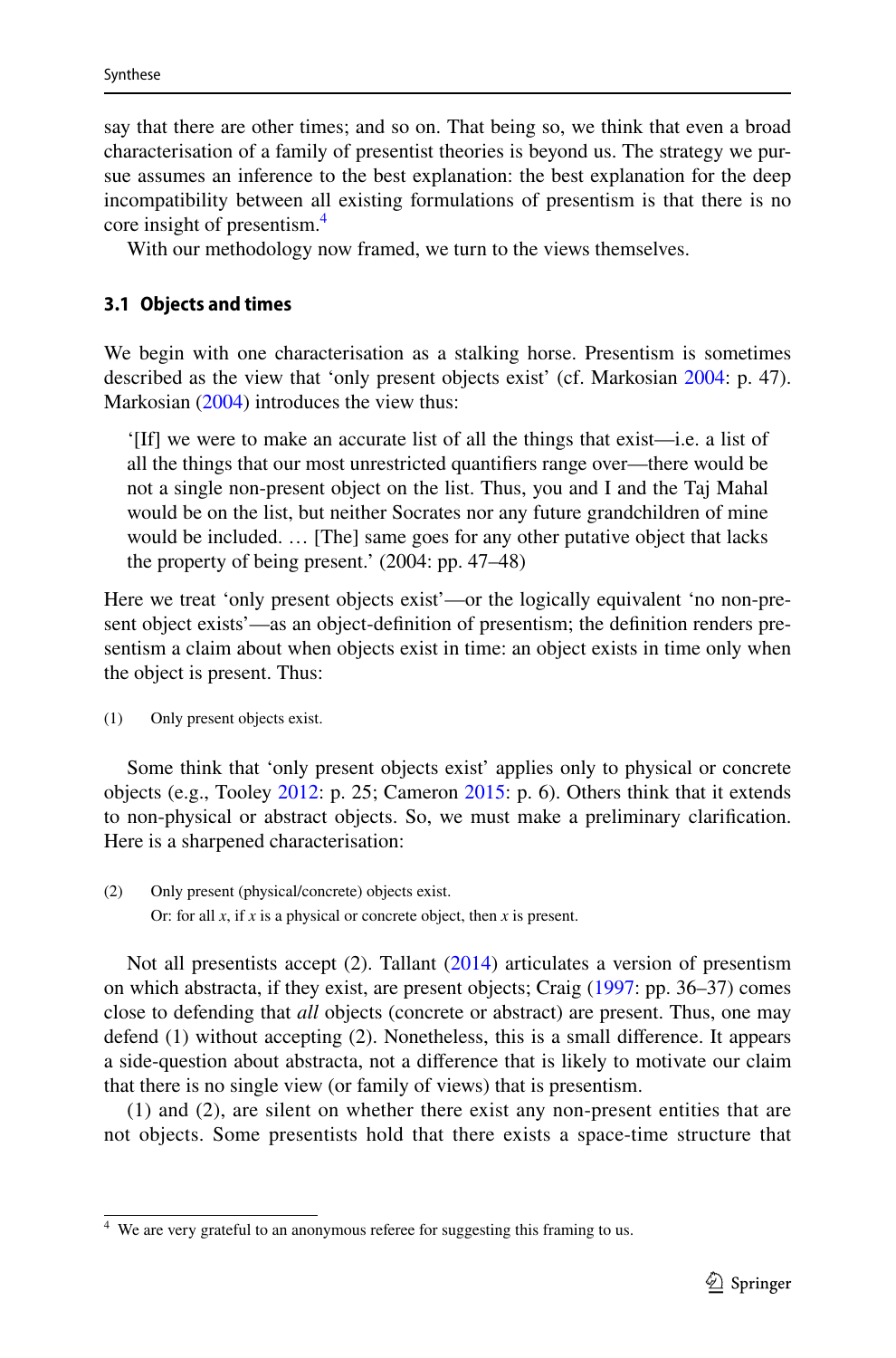contains more than the present, whilst affirming that only present objects exist. Zimmerman ([2011\)](#page-23-10) endorses a view according to which there exist no non-present objects but there is a 'permeable cosmic jell-o' (2011: p. 200) identified with space-time that spans past, present, and future. This view denies that non-present objects exist, but treats all times as existing. Thus:

(3) All times exist and only present (physical/concrete) objects exist.

However, others treat presentism as committed to the existence of only one time: *the present*. Saunders ([2002](#page-23-11): p. 278) and Sakon ([2015](#page-23-12): p. 1089) define presentism as the view that 'only the present exists'. And Cameron, when replying to Deasy, defines it as 'the view that everything that is located at all is located at the present time, and not located at any non-present time'  $(2016: p. 131)$  $(2016: p. 131)$  $(2016: p. 131)$ . Since times are located (trivially, at themselves, given plausible topological assumptions), presentism is committed to the present as the only time that exists. Thus:

(4) Only the present time exists. (No non-present time exists.)

(3) and (4) are incompatible. One accepts the existence of non-present times, the other rejects them. Nonetheless, both are dubbed 'presentism'.

## **3.2 From existence to reality**

Some describe presentism as a view about what is *real* as opposed to what *exists*. This approach also comes in two versions: a claim about which times are real and a claim about which objects (entities) are real. We begin with the former. Sider [\(1999](#page-23-13): p. 325), for instance, treats presentism as a thesis about which times are real: 'only the present is real'. Similarly, Merricks ([2006](#page-23-14): p. 103) describes it as the view that 'only the present time is real'. Zimmerman  $(2005)$  $(2005)$  also suggests this sort of view when describing presentism as:

'[The] doctrine that all reality is confined to the present – that past and future things simply do not exist, and that all quantified statements that seem to carry commitment to past or future things are either false or susceptible of paraphrase into statements that avoid the implication.' (2005: p. 402)

Thus:

(5) Only the present time is real.

Many think that (4) and (5) are equivalent. But an auxiliary assumption is required for this equivalence: 'only the real exists'. We suspect the fact that this assumption is widespread explains why some slide between (4) and (5) without marking any difference (see, e.g., Hawley [2001](#page-22-15): pp. 34, 52–53, for this in practice).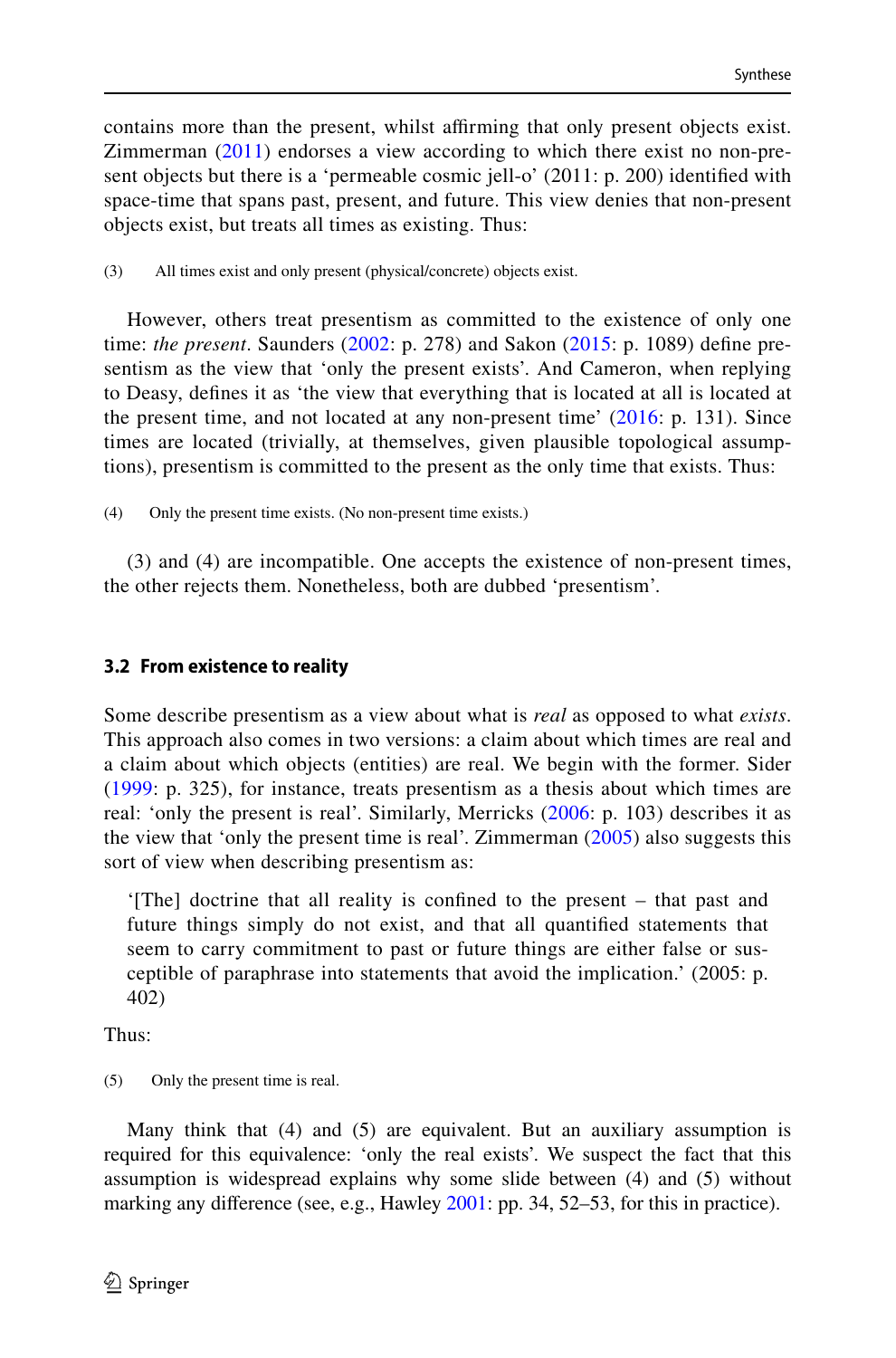Even so, some articulate a 'Meinongian' presentism (e.g., Hinchliff [1988](#page-22-16); Yourgrau [1993;](#page-23-16) Gallois [2004](#page-22-17); Paolini Paoletti [2016](#page-23-17)), according to which only present objects *exist*, but there *are* non-present objects. Thus:

(6) Only present objects exist and there are non-existent non-present objects.

In addition, there are others who define presentism in terms of real objects (e.g., Sider [2001:](#page-23-18) p. 11):

(7) All times exist and only present (physical/concrete) objects exist.

Once again, we find significant variation across statements of presentism. (6) and (7) are incompatible. One is consistent with there being non-existent and unreal nonpresent objects, the other is not.

We should also mention Arthur Prior, regarded by many as a presentist (e.g. Lewis [2004:](#page-22-18) p. 4), who describes part of his view in terms of reality. (For further discussion of Prior's place in our argument, see Sect. [5.4.](#page-19-0)) Here is Prior:

'Before directly discussing the notion of the present, I want to discuss the notion of the real. These two concepts are closely connected; indeed on my view *they are one and the same concept*, and *the present simply is the real* considered in relation to two particular species of unreality, namely the past and the future.' [\(1970](#page-23-19): p. 245; our italics)

Prior does not tell us how to understand the claim that there are two 'species of unreality' (past and future). On a literal reading, it marks a three-fold distinction in what is real and unreal. We pursue this interpretation here (see Smith [2002:](#page-23-20) p. 123, for a similar interpretation).<sup>[5](#page-9-0)</sup> Thus:

(8) The present is real, the past is unreal (in one sense), and the future is unreal (in another sense).

(5) and (8) are plausibly distinct when we consider the two species of unreality (past and future).

#### <span id="page-9-1"></span>**3.3 Existence presentism**

Yet another way to characterise presentism, presented by Merricks [\(2007](#page-23-21)) and developed by Tallant ([2012,](#page-23-22) [2014\)](#page-23-9), draws a distinction in *kind* between positions adopted by presentists and eternalists. Presentists and eternalists disagree about what *it is* to exist.

<span id="page-9-0"></span><sup>&</sup>lt;sup>5</sup> Here we are interested in exploring the myriad ways that presentism can be understood, and we suggest this literal reading of Prior to show that there is yet another way to understand the view. However, we do not intend to signal agreement with Smith's interpretation of Prior. See Jakobsen [\(2011](#page-22-19)) for discussion of how to interpret Prior and criticism of Smith's interpretation.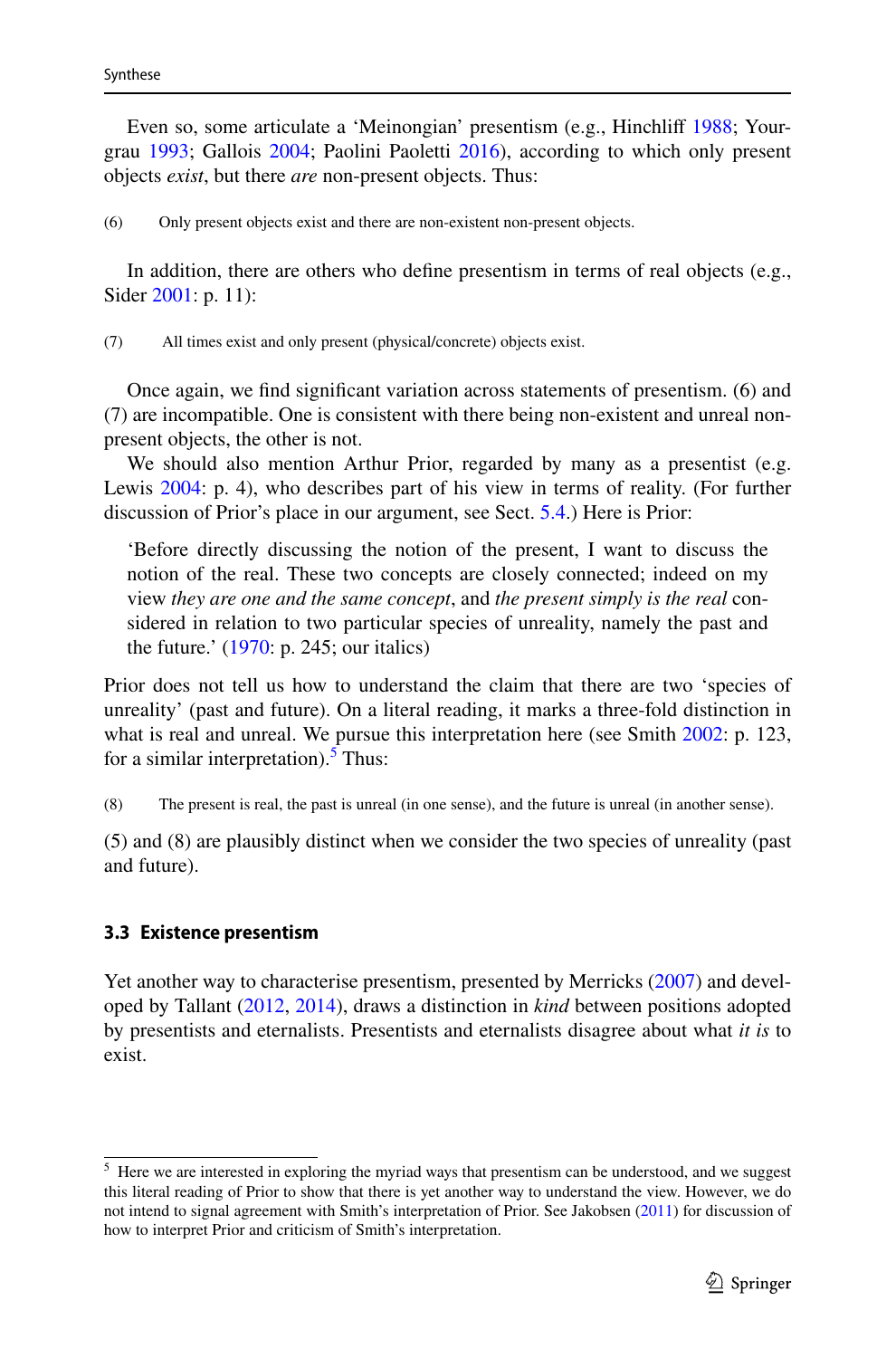According to Merricks, 'presentists should … say that *existing at the present time* just is *existing*' (2007: p. 125). Similarly, Tallant offers a version of presentism which affirms that *existence is presence*, clarifying the view by stating: 'Presence is existence is an identity claim' (2014: p. 494). Finally, consider Zimmerman's claim, in articulating presentism, that 'to be present just is to be real or to exist' (1996: p. 117). In each case, the claim is that this helps mark a genuine distinction between presentism and eternalism. For Merricks, presentists should claim that existing at the present is existing, whereas eternalists must deny this claim. Thus:

#### (9) Existence *is* presence. (To exist *just is* to be present.)

Since (9) is taken from Merricks's statement of presentism, we may add that this version of presentism is committed to the thesis that there is no such *thing* as the present time. Here Merricks is explicit: 'presentists should deny that there is anything at all … that is the present time, just as they should deny that there are past times or future times'  $(2007:$  $(2007:$  pp. 124–5).

There are important differences to be highlighted. (9) is distinct from (2) and (3), *viz*. 'only present (physical/concrete) objects exist' and 'all times exist and only present (physical/concrete) objects exist'. (2) is compatible with the existence of atemporal abstracta;  $(9)$  is not.  $(3)$  is compatible with the existence of non-present times; (9) is not. Further, since Merricks is our authority when formulating the view, (9) is also distinct from (4) and (5), *viz*. 'only the present time exists' and 'only the present time is real'. More broadly, as Merricks and Tallant make plain: (9) is a claim about what *it is* to exist, what *it is* to be. Other versions of presentism surveyed are not claims about the nature of existence.

### <span id="page-10-0"></span>**3.4 Presentism with non‑present objects**

Recall our starting point, the conception of presentism as:

(1) Only present objects exist.

Thus far, all statements of presentism deny that non-present objects exist. But there are dissenting versions. E.g., Orilia ([2016\)](#page-23-23) articulates a view, described as a 'moderate' version of presentism, according to which there exist no non-present *events*, but there exist non-present times and non-present objects. Thus:

(10) Only present events (and objects), non-present times, and past (and perhaps future) objects exist.

Orilia thinks that (10) has much to recommend it and argues that it can help to address problems that make trouble for other versions of presentism ([2016:](#page-23-23) p. 590).  $(10)$  is plainly inconsistent with  $(1)$ ,  $(4)$  and  $(9)$ .

Orilia is not alone in allowing that presentism is consistent with non-present objects. Smith ([2002](#page-23-20)) defends 'degree presentism', according to which existence admits of degree (2002: pp. 119–20). The present moment is the moment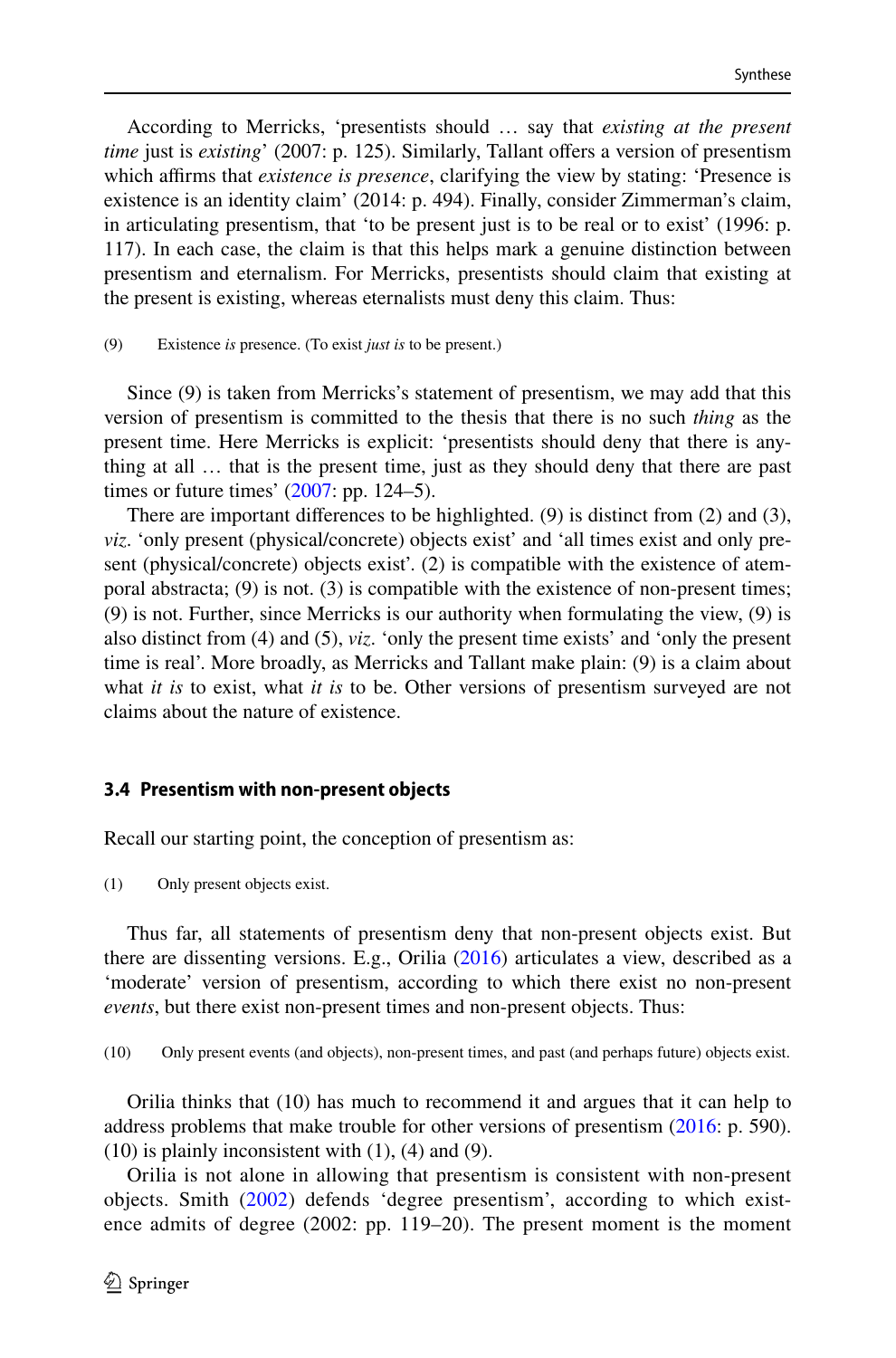at which objects exist maximally (to the greatest degree); non-present objects, or objects at non-present moments, exist to a lesser degree. Thus:

(11) Only present objects exist maximally; non-present objects exist less than maximally.

As with  $(10)$ ,  $(11)$  is inconsistent with  $(1)$ ,  $(4)$ , and  $(9)$ .  $(11)$  accepts the existence (albeit the non-maximal existence) of non-present objects, unlike (1), (4), and (9). But (11) is also distinct from (10). (11) employs a notion of existence by degree; (10) does not. (10) is plausibly interpreted as implying that present objects exist *in the same way* as past objects, but (11) rejects this thesis; nonpresent objects exist to a lesser degree than present objects. A related view is McDaniel's ([2017](#page-23-24): pp. 78–108) presentist existential pluralism, on which present objects exist *in a different way* to past objects.

It is also important for us to note that (11) marks a significant departure from Smith's [\(1993\)](#page-23-25) earlier view, according to which presentism is the view that:

'[Every] possibly true sentence includes presentness in its semantic content. This implies that all possibly true tenseless sentences, including all sentences that seem to have a timeless semantic content (such as "Two plus two equals four") include components that ascribe a presentness-involving property to something.' (1993: p. v)

This presentism unites a semantic claim (every true sentence includes presentness in its semantic content) and a metaphysical claim (every such sentence ascribes a presentness-involving property to something). Thus, every property is a present property. (Smith adopts a state-of-affairs metaphysic and treats presentness as an aspect of each state of affairs.) Here we have Smith's early characterisation of presentism:

(12) Every possibly true sentence includes presentness in its semantic content and ascribes presentness to its subject.

*Prima facie*, (12) is very different from any characterisation of presentism reviewed thus far.

Other statements of presentism also posit the existence of non-present objects. On Baron's [\(2015](#page-22-20)) 'priority presentism', only present entities exist fundamentally, non-present entities are grounded in (or depend upon) some aspect of the present. Hence:

(13) Only present entities exist fundamentally; non-present entities exist derivatively.

Priority presentism accepts the derivative existence of non-present objects and, therefore, it is distinct from  $(1)$ ,  $(4)$ , and  $(9)$ . It is also different from other versions of presentism that accept non-present objects, i.e., (10) and (11), because of the relationship of metaphysical dependence (grounding) between non-present objects and the present. With (10), past objects do not depend upon the present for their existence, and there is no suggestion that past objects are derivative existents. Equally,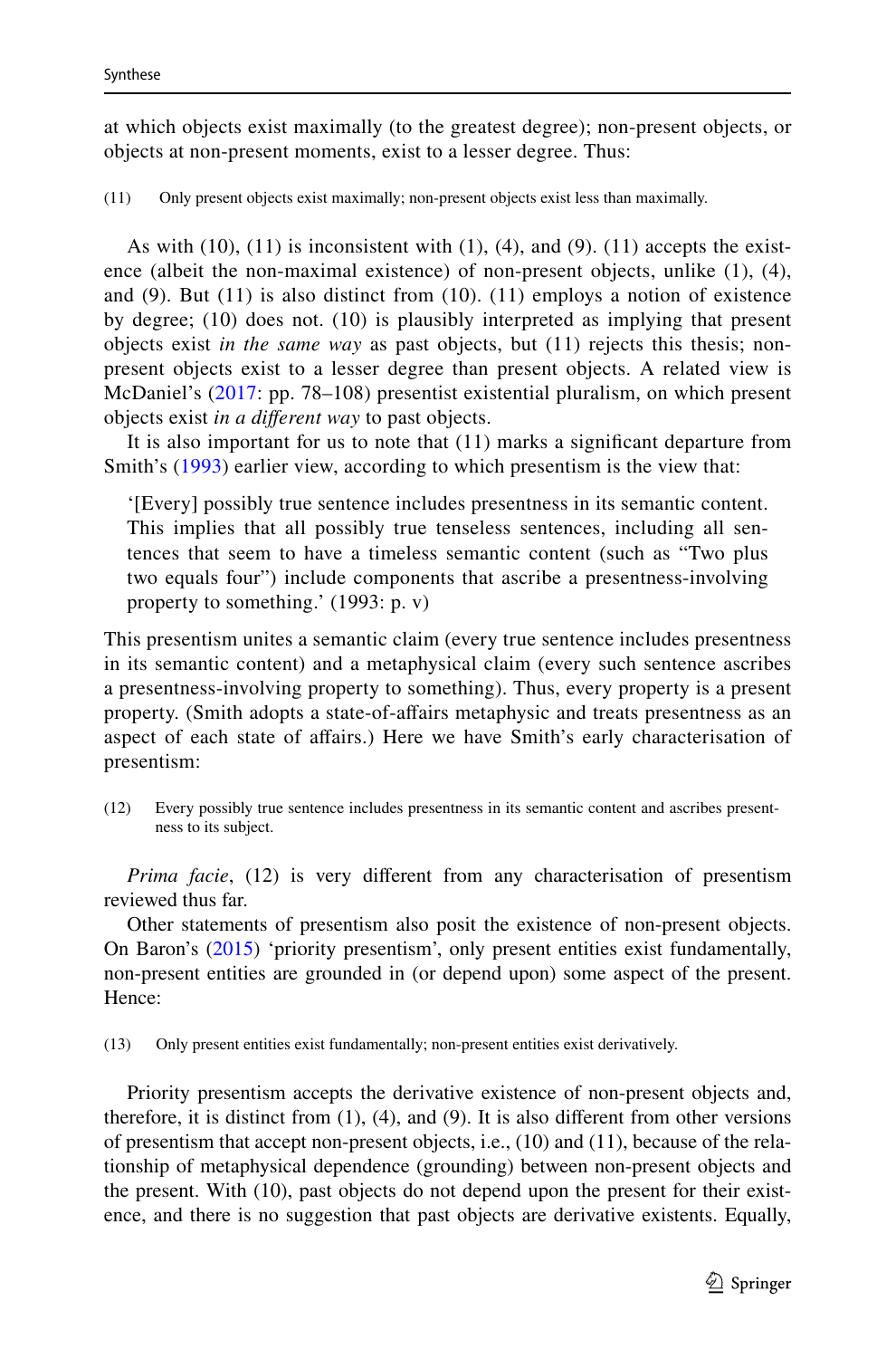with (11), though past objects exist to a lesser degree than present objects, there is no relationship of diachronic dependence at work.

Whilst our aim is not to offer an exhaustive survey of all different characterisations of presentism, there are two further versions of presentism worth mentioning. Fiocco [\(2007](#page-22-21): pp. 191–2) equates presentism with a claim about the metaphysical importance of this moment, *the now*.

(14) There is something metaphysically distinctive (qualitative or ontological) about the now.

For Fiocco, presentism is sufficiently broad that *any* view that conjoins (14) with further metaphysical theses 'as may be necessary for a substantive account of the nature of temporal reality' counts as a version of presentism ([2007:](#page-22-21) p. 192).

Another position worthy of attention is Fine's ([2005\)](#page-22-22) 'factive presentism' which can be introduced by first describing aspects of his non-standard tense realism. Here is Fine:

'[Reality] will be fragmentary. Certain of the facts constituting reality will 'cohere' and some will not. Any fact is plausibly taken to belong to a 'fragment' or maximally coherent collection of facts; and so reality will divide up into a number of different but possibly over-lapping fragments' (2005: p. 281)

The facts contained within the whole of reality will fail to cohere. However, there are various 'fragments' of reality and within each fragment we find only consistent facts. We may thus suppose that one fragment includes the tensed facts that: there were dinosaurs, the UK is a part of the EU, there will be Mars outposts, etc. Another fragment includes the tensed facts that: there were dinosaurs, the UK is not a part of the EU, etc. These fragments are partially overlapping in that they both contain the same tensed fact (that there were dinosaurs), but the fragments themselves are distinct. (Though an informal sketch, this gives a sense of the view.) Fine then says the following of his 'tense-theoretic realism':

'Tense-theoretic realism, by contrast, is the view that reality is tensed. Reality contains tensed facts … Tense theoretic realism is, in its own way, a form of presentism; for, in so far as reality comprises tense facts, it must be oriented towards the present. We might therefore call it factive as opposed to ontic presentism.' (2005: p. 299)

Thus, we have Fine's 'factive presentism'<sup>[6](#page-12-0)</sup>:

(15) Past, present, and future facts exist, but are all oriented towards the present.\*\*\*\*

<span id="page-12-0"></span><sup>6</sup> Fine treats factive presentism as compatible with the rejection of ontic presentism, *viz*. 'the view that only presently existing things are 'real'' (2005: p. 298): 'It is readily possible for a factive presentist not to be an ontic presentist. Indeed, he may endorse a full ontology of things past, present, and future' (2005: p. 299). Some, e.g., Torrengo & Iaquinto [\(2019](#page-23-26)), have suggested that factive presentism is not presentism, unless conjoined with ontic presentism; then it is presentism as it is 'ordinarily understood' (2019: p. 185). For a discussion of 'fragmentalist' presentism, inspired by Fine, see Iaquinto [\(2019](#page-22-23)).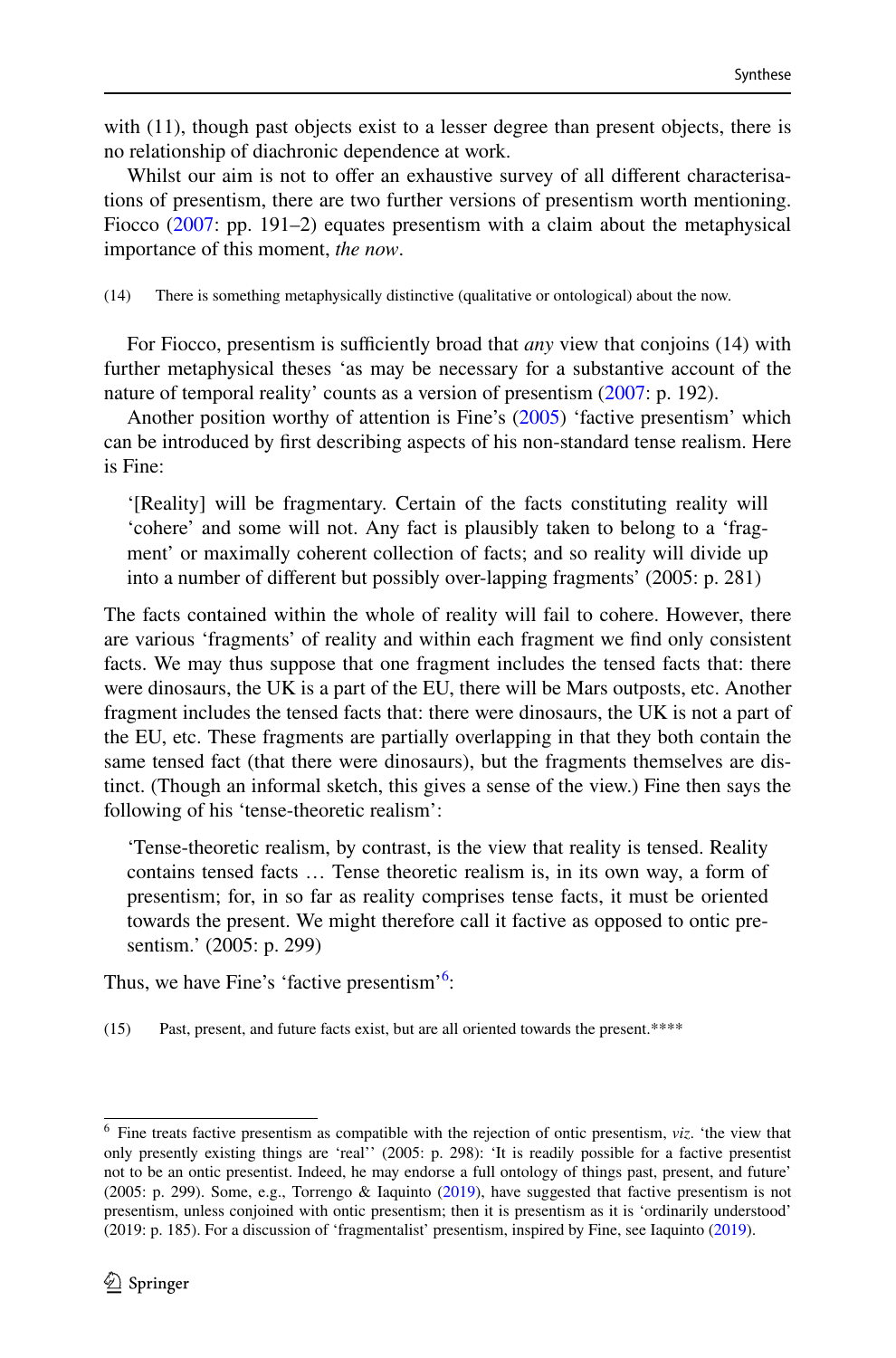Despite the fact that  $(10)$ – $(15)$  contradict earlier statements, presentism is seen to be sufficiently flexible to count each view as a version of presentism. We will not introduce further variants, though there are others that could be included. It suffices for our purpose to have these views on the table for discussion.

#### <span id="page-13-0"></span>**4 No such thing as presentism?**

The taxonomy in Sect. [3](#page-4-0) establishes that there are many views flying under the 'presentism' banner and that many of these views are incompatible. But more can be said. We believe that the term 'presentist' is now merely idiomatic; a term so elastic as to simply advert to a collection of views that share no salient core. There is no shared set of features that these competing views have in common and in virtue of which we can call them 'presentist'. That being so, there is no core that Cameron, Deasy, et al. can attempt to preserve with their metaphilosophical exploits.

The crux of the problem is that there is no relevant thesis, no core issue, that unites the views. For instance, according to each of  $(1)$ – $(15)$ , must it be the case that there exist no non-present objects? No. Some require it; others do not. We can dig into the heart of this issue to illustrate the diversity of 'presentist' views.

First, note that some views explicitly reject non-present objects; others accept them. Compare (1), *viz*. 'only present objects exist', and (10), *viz*. 'only present events and objects, non-present times, and past objects exist': on (1), no non-present objects exist; on (10), some non-present objects exist. Similar remarks go for (11)–(15), each of which is consistent with the existence of non-present objects.

Even some of  $(1)$ – $(9)$  seem to permit non-present objects in one way or another. Consider (2), *viz*. 'only present (physical/concrete) objects exist'. On this view, for all *x*, if *x* is a physical/concrete object, then *x* is a present. Thus, (2) is compatible with the existence of *non*-*present abstract objects* (e.g., timeless abstracta) or *nonpresent 'ex*-*concrete' objects* (cf. Williamson [2002\)](#page-23-27). Furthermore, consider versions of presentism specified in terms of what is real rather than what exists, e.g., (5), *viz*. 'only the present time is real'. On these views, the present is the real. But we must assume that only the real exists to conclude that (it must be the case that) there exist no non-present objects. By themselves, the views are compatible with the existence, though not the reality, of non-present objects. The core of presentism cannot therefore consist in the claim that (e.g.) there exist no non-present objects.

Does the core lie elsewhere? According to the views described, must there (for instance) be a present time and must there only be a present time? No. Consider (9): proponents of this view are explicit that they do not think that there are times—there is nothing that is the present time (Merricks [2007](#page-23-21): p. 125). Further, times (if they exist) would be either points, fusions or sets of objects related by a simultaneity relation, or else substances, and nothing about most of the views described entails such things exist. Certainly, none of  $(1)$ ,  $(2)$ ,  $(6)$ – $(8)$ ,  $(11)$ – $(13)$ , and  $(15)$  are such that they *require* the existence of times. By contrast, each of (3)–(5), (10), and (14) require the existence of a present time, since they make explicit mention of times. And, perhaps most pressing, even eternalists (and growing block theorists, etc.)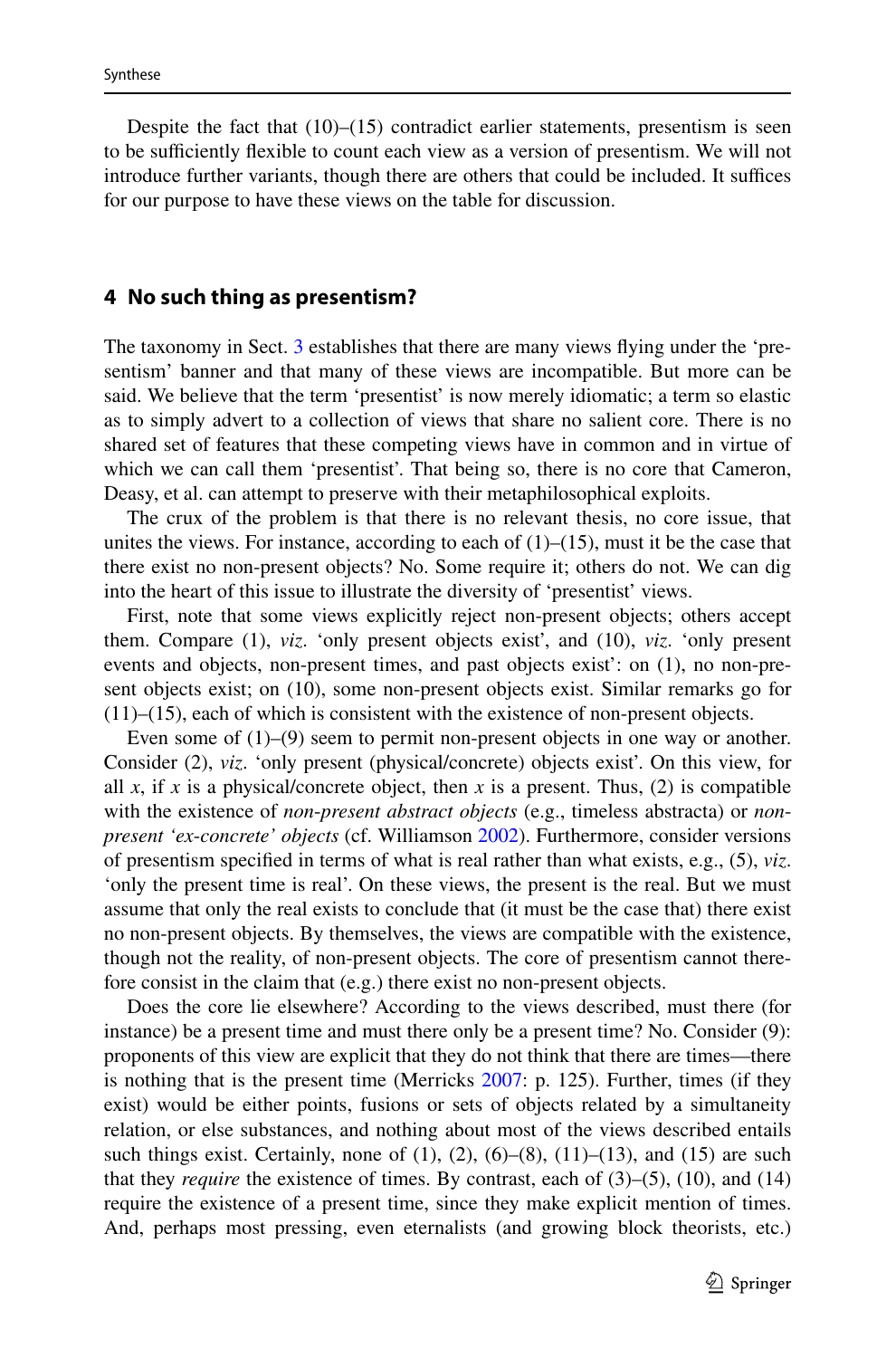could say that there must exist a present time. Thus, a putative core of presentism cannot consist solely in a commitment to a present time.

Of course, there are other issues we could probe, but none seem likely to help.<sup>[7](#page-14-0)</sup> We could ask 'does the view entail that there are propositions that change truthvalue over time?' But that will not help get to a core of presentism, since most A theorists will answer 'yes' the metaphilosophical debate in question seeks presentism, not merely an A theory. We could ask 'does the view posit fundamental tense operators?' But it is not clear that this helps either, for most A-theorists will answer 'yes' and, as before, we want presentism, not merely an A theory. Three of the views see presentism as a claim about what *it is* to exist or to be real; others deny it. We could go on, but to what end? We cannot *prove* a negative; we cannot demonstrate that there is, categorically, no shared feature,  $F$ , such that any theory that commits to *F* is presentism. But we do not need to set the bar so high. As we see it, matters are clear enough. Wherever we look, there is no shortage of disagreement on answers to

<span id="page-14-0"></span><sup>&</sup>lt;sup>7</sup> Though something of a diversion, the following points are germane to seeing why we conclude that presentism has no core. (1) ['Only present objects exist'] requires that all objects are present; this thesis denies the existence of non-present objects, makes no commitments to real non-existents, and makes no claim about what it is to exist (or to be real). (2) ['Only present (physical/concrete) objects exist'] shares the commitments of (1), except that (2) is compatible with the existence of non-present abstracta. (3) ['All times exist and only present (physical/concrete) objects exist'] makes no claims about what it is to exist, it does not require a distinction between existence and reality, and it is neutral about abstracta; (3) entails the existence of all times. (4) ['Only the present time exists'] commits to the existence of only the present time and, thus, it is incompatible with the existence of non-present times; (4) is otherwise the same as  $(3)$ .  $(5)$  ['Only the present time is real'] requires the reality of the present time, though rules out the reality of other times; (5) makes no claim about abstracta and it is not a claim about what it is to exist. (6) ['Only present objects exist and there are non-existent non-present objects'] requires that there are non-existent non-present objects; (6) is silent on the question of whether there are times, much like (1) and (2), and (6) is not a view about what it is to exist. (7) ['Only present objects are real'] shares the commitments of (5), except that (7) is not committed to the existence of times, for the same reason that (1) and (2) are not committed to times. (8) ['The present is real, the past is unreal (in one sense), and the future is unreal (in another sense)'] makes no claims about times or abstracta; (8) is consistent with the existence (not the reality) of past and future objects. (9) ['Existence is presence'] is a claim about what it is to exist; (9) entails that there are no non-present times. And, as noted, one background commitment of (9) is that there is nothing that is the present time. Further, (9) is inconsistent with the existence of nonpresent (atemporal or 'timeless') abstracta; abstracta, if they exist, must be present. (10) ['Only present events and objects, non-present times, and past objects exist'] entails that there exists a present time and (10) is committed to the existence of other times and non-present objects; (10) is also compatible with the existence of non-present abstracta and it makes no claims about what it is to exist. (11) ['Only present objects exist maximally; non-present objects exist less than maximally'] shares some of the commitments of (10), except that (11) is a claim about what it is to exist—existence is a matter of degree and to exist presently is to be maximally existent—and (11) need not be committed to the existence of times (for familiar reasons). (12) ['Every possibly true sentence includes presentness in its semantic content and ascribes presentness to its subject'] is inconsistent with the existence of non-present abstracta; abstracta, if they exist, must be present. (13) ['Only present entities exist fundamentally; non-present entities exist derivatively'] entails that there exist non-present entities; (13) is compatible with the existence of nonpresent abstracta and it makes no claims about what it is to exist. (14) ['There is something metaphysically distinctive (qualitative or ontological) about the now'] entails that there must be a present time, i.e., something that is 'the now', and it is compatible with the existence of non-present abstracta. (15) ['Past, present, and future facts exist, but are all oriented towards the present'] entails that there exist non-present facts (and, so, non-present entities); (15) is compatible with the existence of non-present abstracta and it makes no claims about what it is to exist.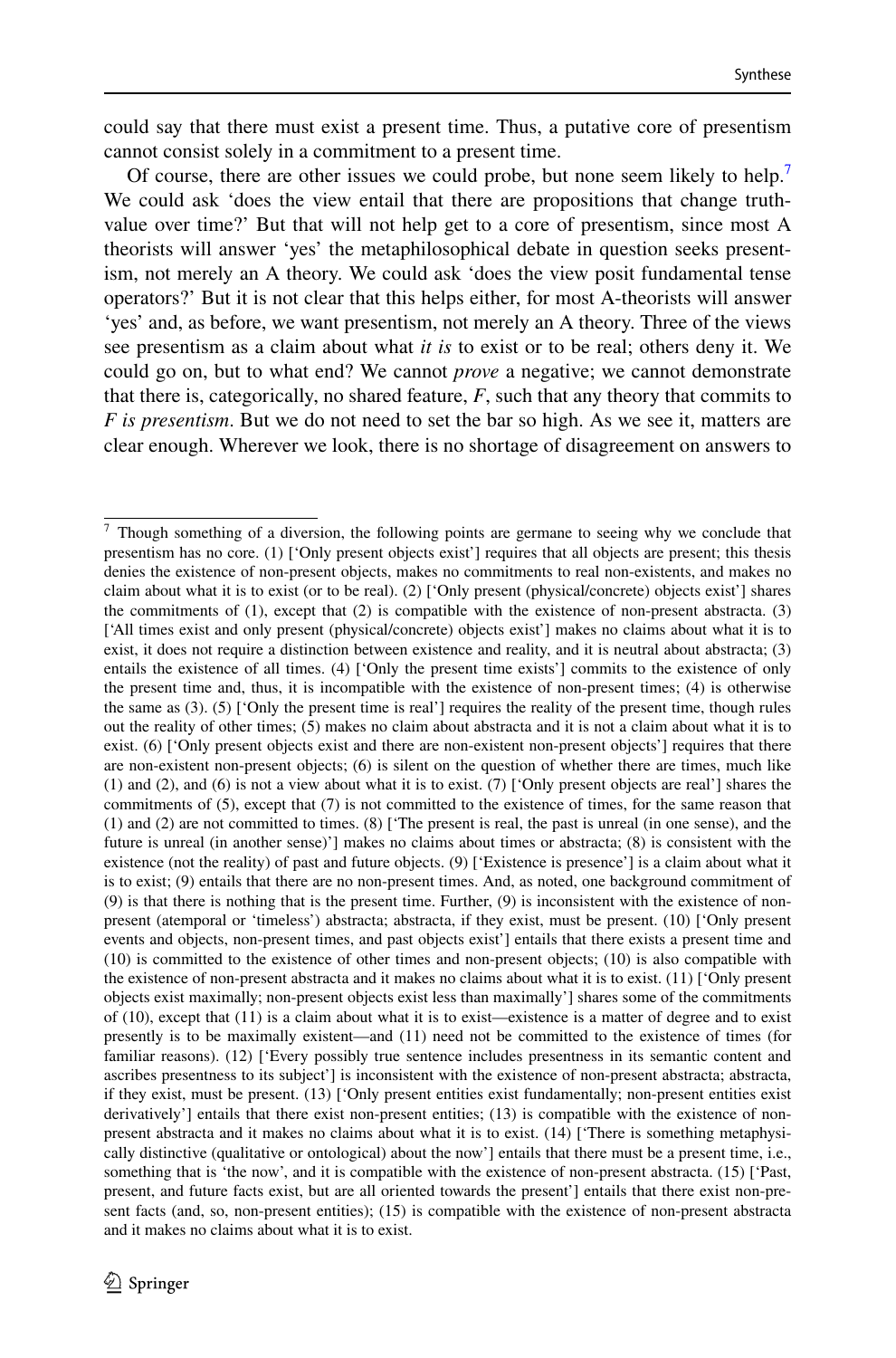core questions. This is the evidence that shows that there is no family of views with shared characteristics worthy of the name 'presentism'. There is no single salient thesis upon which these views—all described as presentism—can agree. What is the common core of presentism? So far as we can tell, there is none.<sup>[8](#page-15-0)</sup>

To return to our earlier point, this makes trouble for those who think there is a core of presentism that can be captured. E.g., Deasy ([2017\)](#page-22-5) argues that presentism should be understood as A-theoretic transientism: the view that there is an absolute present, and sometimes, something begins to exist and sometimes, something ceases to exist (2017: p. 391). But, of the versions of presentism surveyed, this characterisation is not consistent with any of the following:

(11) Only present objects exist maximally; non-present objects exist less than maximally.

According to (11), no object ever begins to exist or ceases to exist. All objects always exist to some degree.

(12) Every possibly true sentence includes presentness in its semantic content and ascribes presentness to its subject.

There is no reason to expect that (12) requires that any entity begins to exist or ceases to exist.

(13) Only presenExistence Presentismt entities exist fundamentally; non-present entities exist derivatively.

No object needs to come into or go out of existence; only its relative fundamentality must change.

(14) There is something metaphysically distinctive (qualitative or ontological) about the now.

That there is something (anything) distinctive about the now does not require that any entity begins to exist or ceases to exist.

(15) Past, present, and future facts exist, but are all oriented towards the present.

Such a view appears to *require* that nothing begins to exist and nothing ceases to exist (i.e., permanentism rather than transientism).

<span id="page-15-0"></span><sup>&</sup>lt;sup>8</sup> We do not think that the divergence is to be explained as the result of there being any obvious outliers. For instance, to pick a feature at random: one might think that a view is presentist only if it asserts that non-present times and their contents do not exist, and that it is obvious that only really odd views deny this crucial feature. But two views explicitly posit non-present times, i.e., (3) and (10), and each of (11), (13), (14), and (15), are consistent with their existence. (Indeed, we think that Smith—who endorses (11)—would accept the existence of non-present times; they merely exist to a lesser degree than the pre-sent. See Smith [2002](#page-23-20): p. 122.) Such views are not obvious outliers, unless we endorse the revisionary conclusion that (e.g.) Smith ([2002\)](#page-23-20), Fiocco ([2007\)](#page-22-21), Zimmerman [\(2011](#page-23-10)), *inter alia*, are not articulating versions of presentism.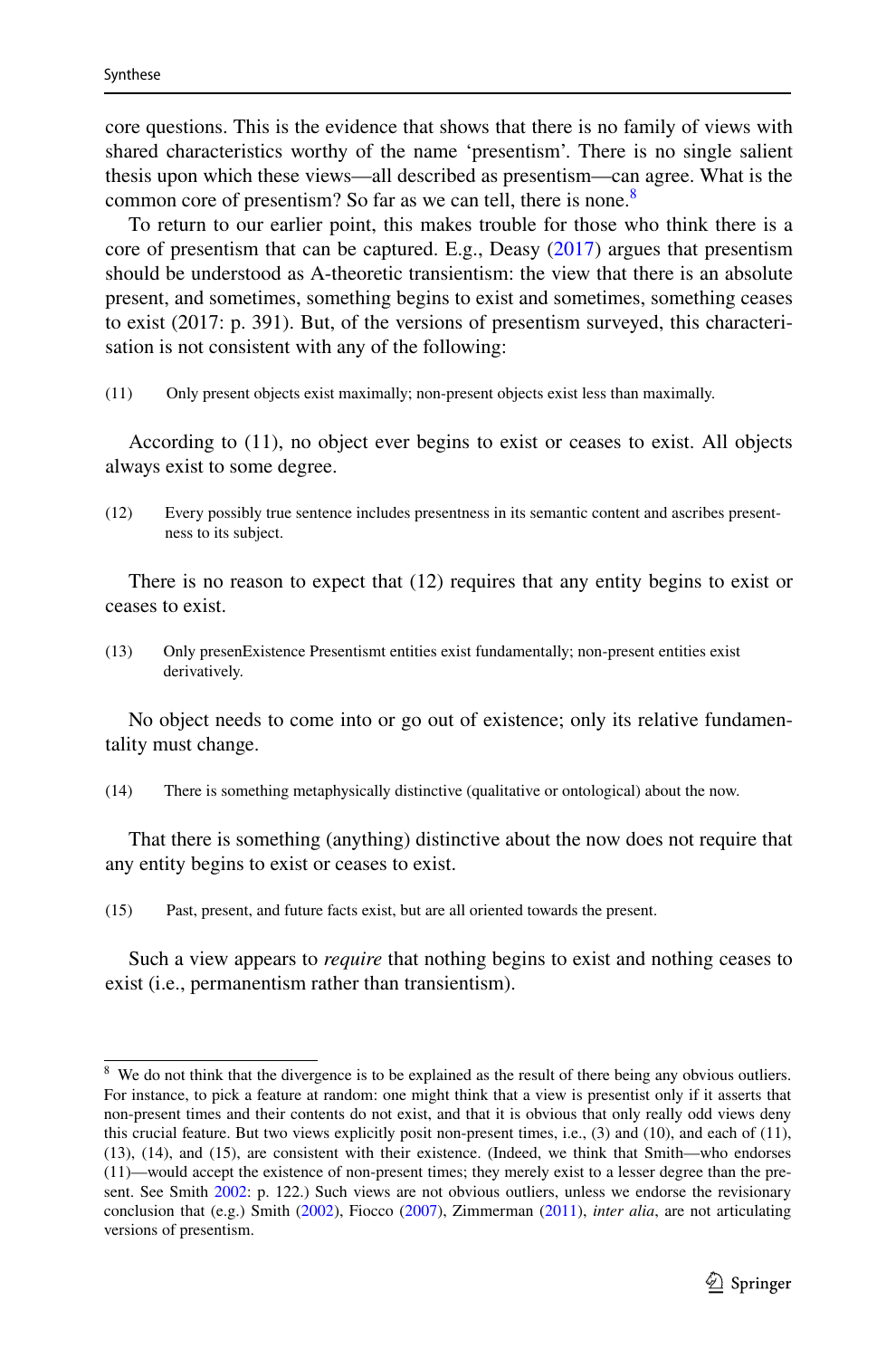Thus, there is clear water between Deasy's transientism and views defended by self-described presentists. Notably, this kind of transientism also seems out of step with views that render presentism a claim about what *it is* to exist (cf. Tallant [2019\)](#page-23-1), rather than a view about whether sometimes things begin to exist. One is a debate about the nature of existence, the other is about when things exist. It seems hard to capture the one (existence presentism) with the other (transientism).

Thus, as we have made vivid, if there is no core of presentism, then there is no core presentist insight that Cameron, Correia and Rosencrantz, Deasy, *inter alia*, can try to capture in their metaphilosophical discussions.

## <span id="page-16-0"></span>**5 Objections and replies**

#### **5.1 X is not presentism, strictly speaking**

A response: *clearly*, not all of the views outlined in our survey are, *strictly speaking*, versions of presentism. Our anticipated opponent may argue that there *is* a core to presentism, contrary to appearances; it simply turns out that not all of the views described as presentism are *really* presentism. There is, thus, an easy road to saying that *those* versions of presentism—the 'right' ones—are the ones that those invested in trying to capture the core of presentism are attempting to analyse.

One who objects in this way may even suggest that some of the proponents of views that violate the natural spirit of presentism are aware of this fact. To give this argument teeth, here is Baron  $(2015)$  $(2015)$  on his 'priority presentism', i.e., our  $(13)$ — 'only present entities exist fundamentally; non-present entities exist derivatively':

'Serious presentists maintain that only present entities exist, possess properties and serve as the *relata* in relations (Bergmann, [1999](#page-22-24)) … [Priority presentism], however, is new and is not a claim that serious presentists would accept. So priority presentism is not a version of serious presentism and thus, arguably, not a version of presentism, strictly speaking. Still, the spirit of presentism remains, given the ontological import of the now, which is, after all, carrying most of the ontological load by grounding the rest of the world across time.' (2015: p. 330)

For Baron, (13) is *not* 'a version of presentism, strictly speaking' (*ibid.*). Let us take Baron to be our opponent. In making this judgement about (13), Baron seems to think that there is a core of presentism, and what is at the core of presentism is a claim about whether there exist any non-present objects *and* whether there exist non-present times. The presentist's core insight is that, put simply, there are none of either. Since (13) rejects that insight, it is not a version of presentism (strictly speaking). $9$ 

<span id="page-16-1"></span><sup>&</sup>lt;sup>9</sup> A similar line of thought is found in Iaquinto ([2019:](#page-22-23) p. 697). Iaquinto considers that his presentism is not a 'standard' presentism, asserting that 'the idea at the root of presentism is that, absolutely speaking, only present things exist' (2019: p. 697), and concludes that his presentism is 'non-standard'. Here Iaquinto assumes that there is a core of presentism, but concludes that rejecting this core qualifies his view as *non-standard* presentism rather than *non-presentism*.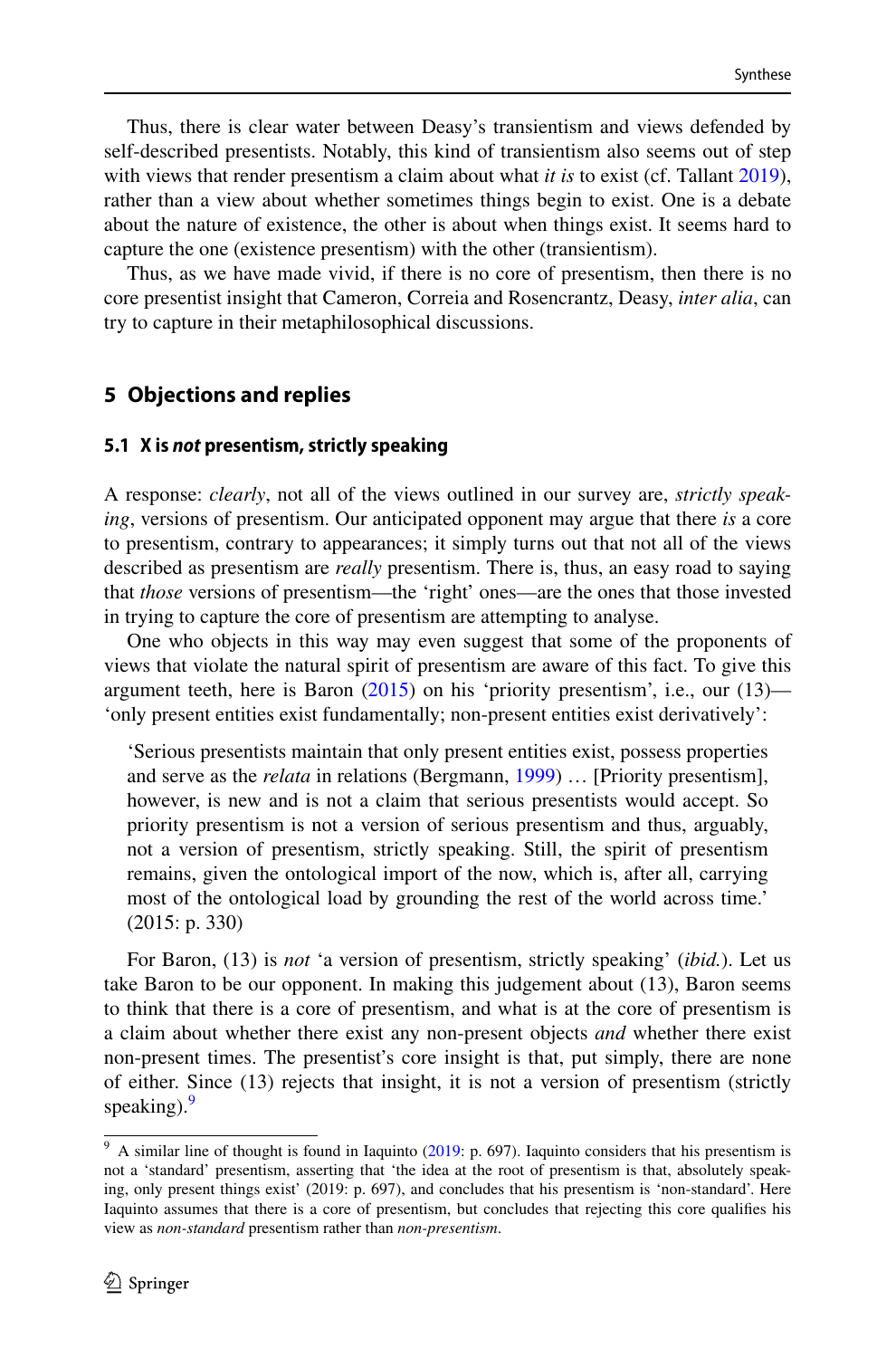Let us interrogate that claim. To support that  $(13)$  is not a version of presentism, Baron cites only Bergmann [\(1999](#page-22-24)) by way of evidence that the presentist is committed to the existence of only present entities. That is *some* evidence, of course. But, as we have seen, there is considerable disagreement in the literature about whether a presentist *must* believe that only present entities exist; Smith ([2002\)](#page-23-20), Fine ([2005\)](#page-22-22), Fiocco ([2007\)](#page-22-21), and Orilia [\(2016](#page-23-23)) disagree. And, indeed, Bergmann is cited explicitly as a 'serious presentist' and this 'serious presentism' (introduced by analogy with 'serious actualism' in modal metaphysics; cf. Plantinga [1983](#page-23-28): p. 4) is not understood as equivalent to (mere) presentism without further argument. There is serious presentism *and* there is non-serious presentism (cf. Inman [2012](#page-22-25)); both are treated as versions of presentism.

#### **5.2 The answer is clear**

This leads to a related concern. We suspect that the reader may be responding in a similar way to our anticipated opponent. Perhaps you believe that *some* of the views described are *not* versions of presentism and that it is obvious which ones. Perhaps, like the reader, Deasy et al. have a good sense of what the core really is. We all know what presentism is at heart—so goes the thought—and, consequently, our argument is no good. The challenge is that our argument fails to respect those intuitions.

To this, we respond as we do to Baron. We may all have our preferred sense of what presentism is. But, problematically, that sense is not universal (as shown above). Indeed, the term 'presentism' has so elastic as to cover views that are mutually incompatible and to include views that have no shared core. And with no shared core there is no core insight of presentism over which Deasy et al. can be arguing.

Of course, we have our own prejudices. There are number of views described above that we do not think of as being presentism (at least, not *really*). But it is hard to see how that can be relevant. It is hard to see why to take seriously any individual sense of what-it-is-to-be-presentist over another. The philosophers mentioned above, and the referees and editors scrutinising their work, are happy enough that the presentist tent is big enough to fit all-comers. We can call all these views 'presentist' if we want; there is no harm in it, just so long as we remember that the term 'presentism' does not denote any theoretical core and that it is merely a name for a group of similar but disjointed views.<sup>[10](#page-17-0)</sup> But, of course, that renders it impossible for Deasy et al. to have a coherent target in view.

<span id="page-17-0"></span><sup>&</sup>lt;sup>10</sup> An anonymous referee for another journal pressed the following. There *is* a core of presentism, it is the thesis that: it does not follow from 'It was (or will be) the case that there exists an  $x$  such that  $Fx'$  that 'There exists [*simpliciter*, tenselessly, timelessly] an *x* such that it was (will be) the case that F*x*'. (E.g., it does not follow from the fact that 'there will be Mars outposts' that 'there exists [*simpliciter*, etc.] some *x* such that *x* will be a Mars outpost'.) We do not think that this helps the presentist. There is some question as to whether tenseless quantification or a notion of 'existence *simpliciter*' can be made sense of *at all* (cf. Savitt [2006](#page-23-29)). Some who define presentism explicitly reject the possibility of such quantification (e.g., Stoneham [2009](#page-23-30), Tallant [2014\)](#page-23-9). If that is right, then the thesis (regarding the lack of entailment) is true, but has no bearing on how to characterise presentism.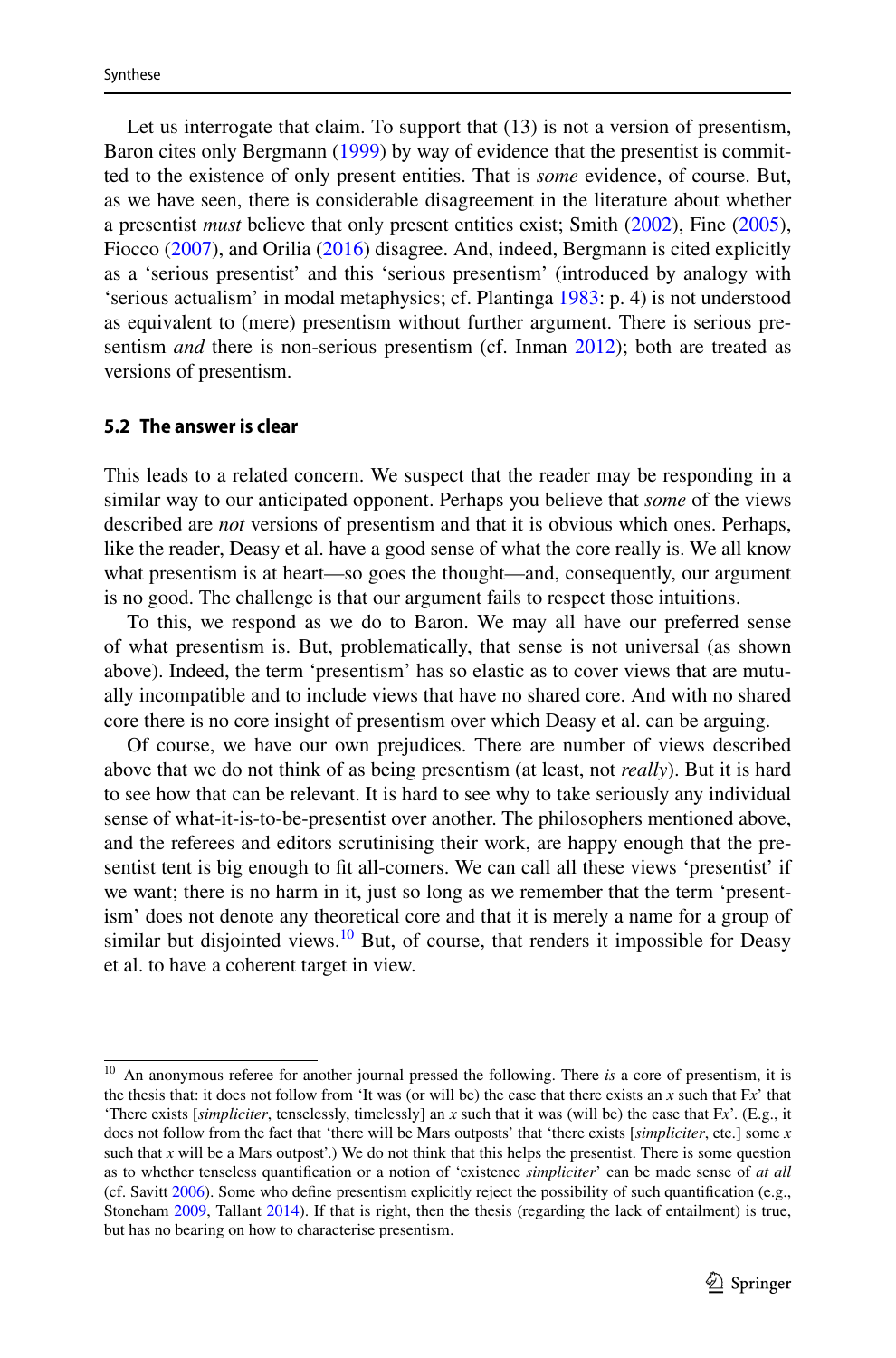To make the point stark, we borrow from Cameron [\(2016](#page-22-0)), who asserts in response to Deasy: 'if anyone is a presentist, Zimmerman is' (2016: p. 20) But, we ask: is that Zimmerman [\(1996](#page-23-31)) or [\(2011](#page-23-10))? The former, not the latter, describes presentism as a claim about *existence*: 'to be present just is to be real or to exist' (1996: p. 117). The latter, not the former, describes presentism as a claim about where in the 'cosmic jell-o' of space-time we locate objects (only at the present) (2011: p. 200). It is *not* a claim about existence. If to be present is to exist, as the early-Zimmerman puts it, there cannot exist past times or cosmic jell-o. The core of presentism remains elusive. Not even appeal to the authority of Zimmerman helps us here.

#### **5.3 Presentism, physicalism, and metaphysical privilege**

Another response: there *is* a core of presentism, but it is more general than we have supposed. To unpack this response, consider the case of physicalism in the philosophy of mind (see Stoljar [2017\)](#page-23-32). There are many formulations of physicalism and multiple physicalist doctrines, but some are incompatible (i.e., they make incompatible claims, have incompatible commitments, etc.). And, for some physicalist doctrines, there is no widespread agreement (amongst physicalists) about which qualifies as physicalism. Nevertheless, there *is* a core insight behind physicalism; namely, that what is physical enjoys some metaphysical privilege with respect to what is non-physical. Although we can define 'physical' in different ways, and we can interpret the 'metaphysical privilege' differently, there is a core. Here our opponent replies that something analogous is available to presentism. The core of presentism, according to our opponent, is the claim that what is present enjoys some metaphysical privilege with respect to what is non-present. $<sup>11</sup>$  $<sup>11</sup>$  $<sup>11</sup>$ </sup>

But this cannot be correct. At least, if this is the core of presentism, then there is a more substantial issue with the taxonomy of views in the philosophy of time. If the core of presentism is merely that what is present enjoys some metaphysical privilege, then the growing block theory and the moving spotlight theory of time would qualify as versions of presentism. Growing block theory states that past and present entities exist, whereas future entities do not exist. And, according to Tooley ([1997\)](#page-23-33), 'the central idea underlying this view is that the passage of time involves events, or states of affairs, becoming actual, with the present … being the point at which that happens' (1997: p. 27). For growing block theorists, the present is the latest moment of existence and the locus of becoming. All of this certainly seems to give the present some metaphysical privilege. Similarly, moving spotlight theory states that past, present, and future entities exist, and that a characteristic or property of 'presentness' moves (in some sense) across times. As Broad [\(1923](#page-22-26)) puts it: '[what] is illuminated is the present, what has been illuminated is the past, and what has not yet been illuminated is the future' (1923: p. 59). Once again, this certainly seems to give the present some metaphysical privilege. However, growing block theorists and

<span id="page-18-0"></span><sup>&</sup>lt;sup>11</sup> We are very grateful to two anonymous referees for pressing us on this point, one of whom presented us with the example of the putative core of physicalism despite the widespread disagreement in defining physicalism.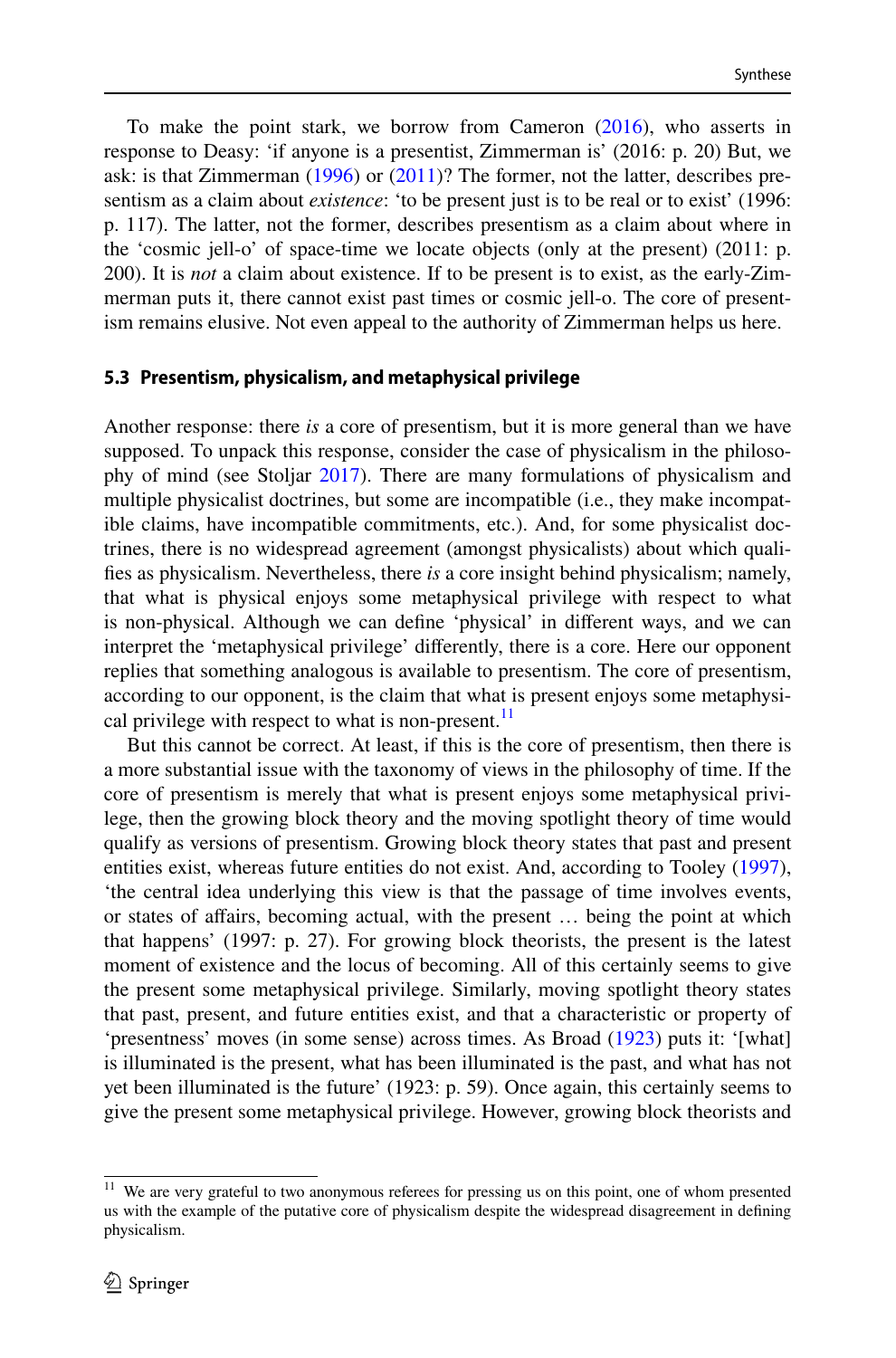moving spotlight theorists do not take themselves to be offering a version of presentism (see, e.g., Tooley [2012,](#page-23-8) Cameron [2016:](#page-22-0) pp. 11–12, *inter alia*).

#### <span id="page-19-0"></span>**5.4 Historical precedent**

We have suggested that it would be problematic for us to rule out any of  $(1)$ – $(15)$  as a version of presentism merely on the basis of our own prejudice. And, because of this, that there is no core of presentism that we can identify and over which the likes of Cameron, Deasy, etc. can be arguing.

One might however, pursue a different response. Though methodologically fallible, we might suppose that the view that has best claim to being presentism is that which most closely mirrors presentism as it was introduced into the literature. To be sure, such practice is of limited value. The mere fact that a view was *introduced* in some way need not say anything about how it is now understood. Nonetheless, if there is some striking connection between presentism-as-it-was introduced and one of the statements above, then that may give some reason to prefer that statement. All one has to do to deploy this approach is to review the first statement of presentism. Could it be *that* over which Deasy etc. are arguing?

No. It is common to see Prior described as a presentist (e.g., Sider [1999:](#page-23-13) p. 325, Smith [2002:](#page-23-20) p. 125, Lewis [2004:](#page-22-18) p. 4, *inter alia*), though Prior does not use the term himself. But is Prior a presentist, strictly speaking? To answer this question, let us reiterate Prior's statement of his view:

'Before directly discussing the notion of the present, I want to discuss the notion of the real. These two concepts are closely connected; indeed on my view *they are one and the same concept*, and *the present simply is the real* considered in relation to two particular species of unreality, namely the past and the future.' (1970: p. 245; our italics)

What is immediately striking is that this view is not the same as any other. No other version of presentism amounts to the claim that 'the present *is* the real' or that 'the present' and 'the real' pick out the very same concept. So, if we look to Prior to settle the question of what is presentism, we find that none of the other views described would be regarded as presentist, for none of them (e.g.) identify the concept of the present with the concept of the real. (See Jakobsen [2011](#page-22-19) for discussion of Prior.)

Rather than appealing to Prior, we might instead look to the first mention of or attempt to define 'presentism' in the contemporary literature. But, once again, matters are unclear. Adams ([1986\)](#page-22-27) is the first to use the term in print, so far as we know, but he uses the term in a way that suggests it was already common currency. Here is Adams:

'A reduction is offered by a view that is sometimes called "presentism" by analogy with "actualism." As the actualist holds that there are no merely possible things, but only things that actually exist, so the presentist holds that *there are no merely past or future things, but only things that exist now*. For presentism, 'exists' in its sole primitive sense is a one-place predicate equivalent to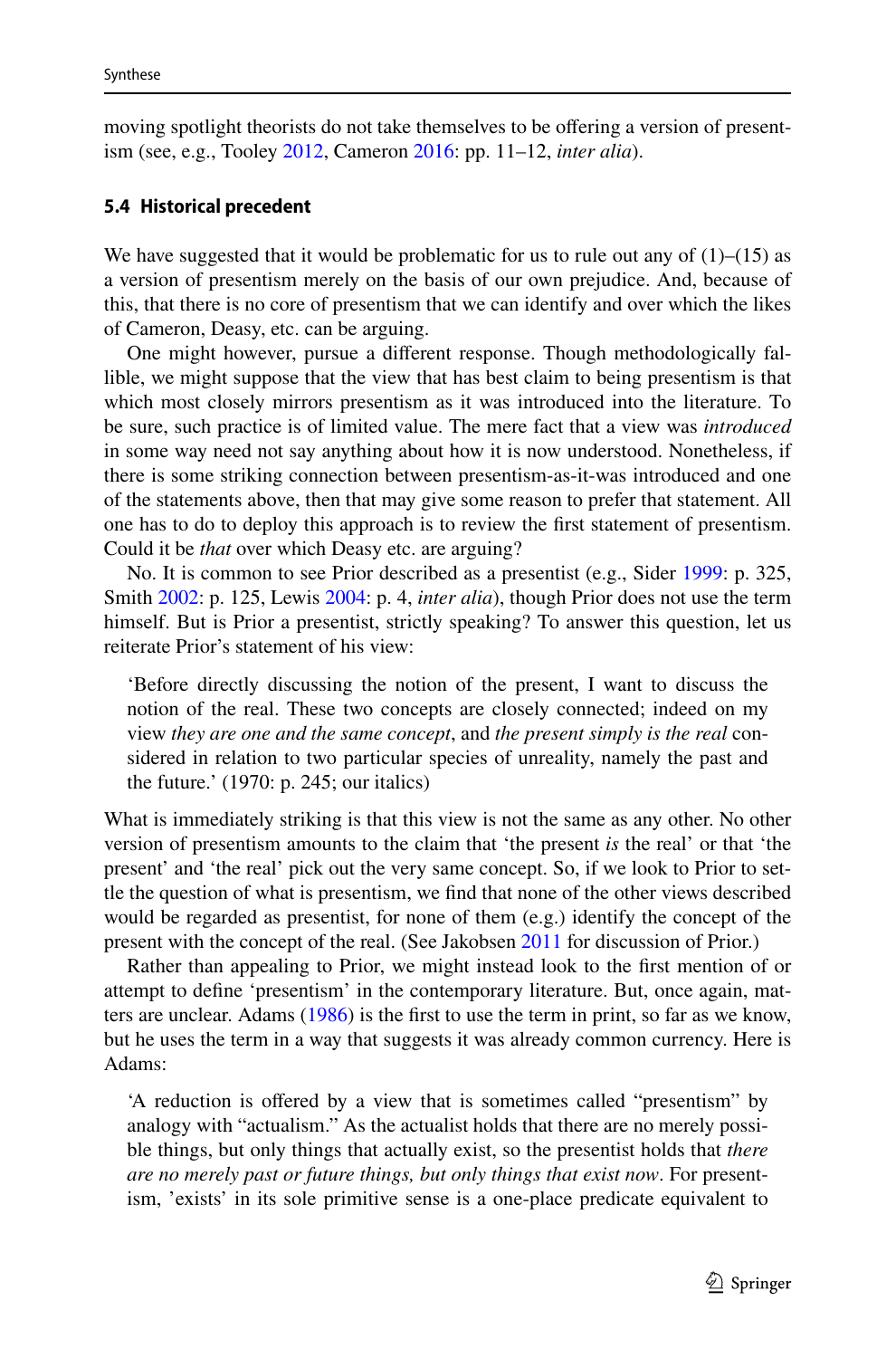'actually exists now', and the presentist's primitive quantifiers range only over things that actually exist now.' (1986: p. 321; our italics)

What Adams calls presentism is similar to the object-definitions of presentism with which we began Sect. [3.1,](#page-7-1) i.e. 'only present (physical/concrete) objects exist'.

Adams introduces the view 'that is sometimes called "presentism"' (*ibid.*) without saying by whom such a view is so-called. Whilst there is scope for educated guesswork, it only complicates matters. To find the 'source' of presentism in those contemporary with Adams we may look to Mark Hinchliff, David Lewis, or Quentin Smith.

Hinchliff's doctoral thesis (*A Defense of Presentism* [1988\)](#page-22-16) was in progress when Adams ([1986\)](#page-22-27) was published. Hinchliff's initial characterisation of presentism is consistent with Adams's: '[the] presentist believes only presently existing things exist' (1988: p. 3). However, per our remarks in Sect. [3.3,](#page-9-1) Hinchliff defends a Meinongian presentism; only present objects *exist*, but there *are* non-present objects. This is *not* Adams's presentism.

Some (e.g., Craig [1998](#page-22-28): p. 125) point to Lewis ([1986\)](#page-22-29) as introducing presentism in his discussion of temporary intrinsics (1986: pp. 202–4). Though Lewis does not use the label 'presentism', he introduces and rejects the following view as a solution to the problem: 'the only intrinsic properties of a thing are those it has at the present moment. Other times are like false stories' (1986: p. 204). Once again, this is *not* Adams's presentism. Indeed, even Craig, who points to this as an example of the 'metaphysics of presentism', describes Lewis's characterisation as 'deliciously tendentious' (1998: p. 126; cf. Ingram [2019:](#page-22-7) pp. 51–52).

Finally, Smith [\(1993](#page-23-25)) uses the label 'presentism' and, according to a biographical note at the outset, started work on the project in 1983 (1993: p. vi). However, as discussed in Sect. [3.4,](#page-10-0) Smith treats presentism as the view that every possibly true sentence includes presentness in its semantic content and ascribes presentness to its subject. And, to be sure, this view is also *not* Adams's presentism.

Thus, Adams's view is not that of Hinchliff, Lewis, or Smith. Add to these Prior's statement of his view, regarded by many as presentism, and it seems we have no agreement as to what *is* presentism—and no set of shared features that allows us to identify a core. Indeed, we can already see in this early work some of the variation present in the contemporary debate. That being so, an appeal to historical authority is not fertile ground for Cameron, Deasy, etc., if they are to locate a core of presentism over which to debate.

### **5.5 A final worry**

Finally, one might worry that much of this discussion proves the opposite of what we claim, i.e., that there is something that putative presentists try to describe and yet fail to agree on. This presents an interesting challenge, one that we disambiguate in two ways—on one disambiguation the claim *that there is something that putative presents try to describe* is correct, but we do not think that either disambiguation undermines our project.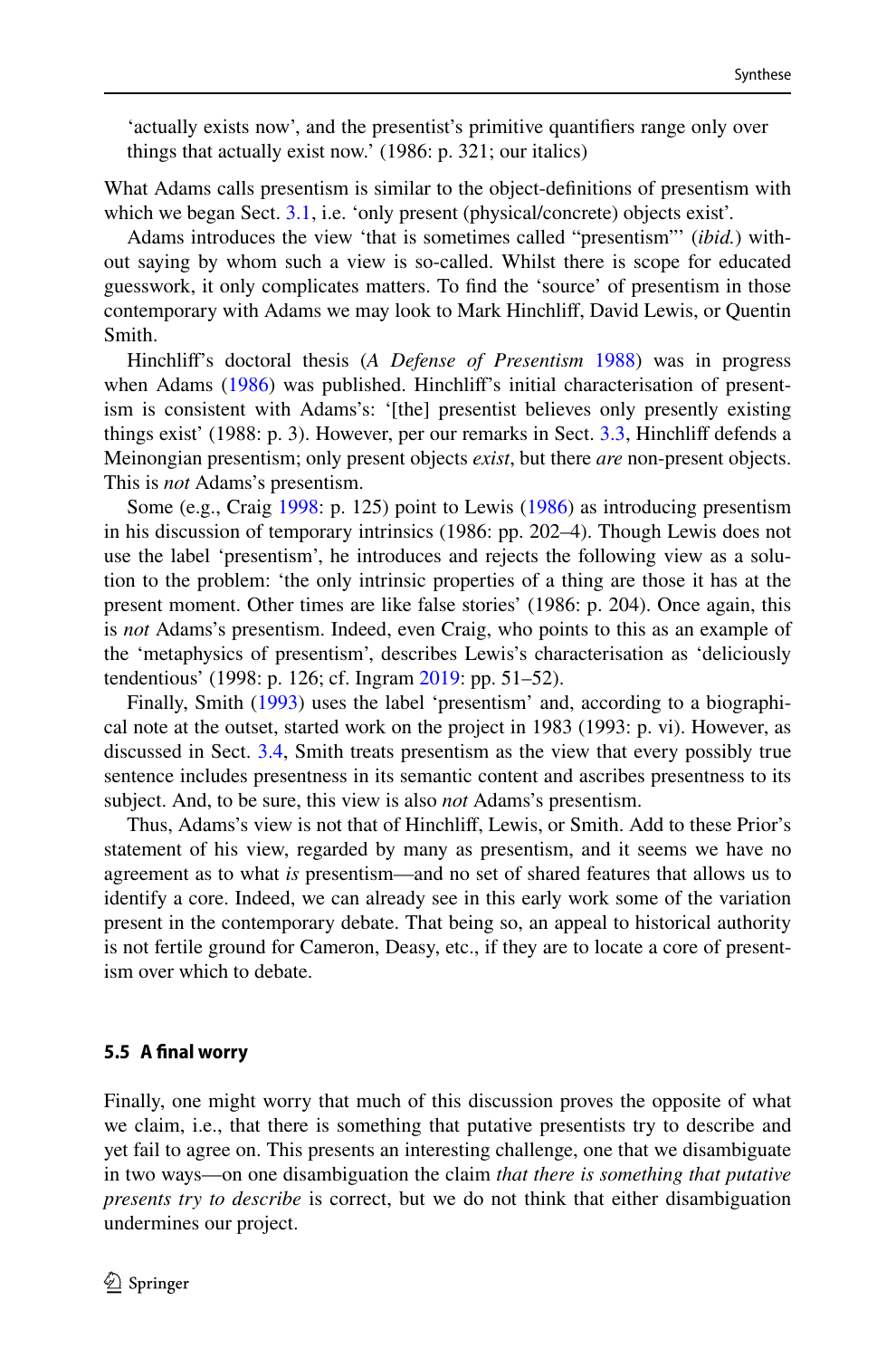On the first disambiguation, there is a way that the world is. For the sake of argument, we assume that it is captured wholly by the claim that 'only present objects exist' (but any of the above accounts would serve). In this case, there is something that putative presentists try to describe, a particular metaphysical structure of the world. It just so happens that putative presentists have not all settled on how this is to be captured.

On this disambiguation, it is correct to assert that there is something (the structure of reality) that putative presentists try to describe and fail to agree upon. Nonetheless, that is no threat to our project. Recall, our goal here is to adjudicate on a metaphilosophical dispute—how views under the 'presentism' banner are united. When we say (in Sect. [2\)](#page-3-0) that presentism has no core, we mean that there is nothing distinctive, no philosophically interesting, unifying feature, in virtue of which it is correct to call these views 'presentist'. This claim is unaffected by the structure of reality being some particular way—at least, so far as we can tell. All that happens on this disambiguation is that one camp has the correct account of how the world is. But that is, we think, not to answer the question of what it is in virtue of which each of the views described above can be described as 'presentist'.

On a second disambiguation of the worry, we can set aside the structure of reality. On this disambiguation, there is something that putative presentists have in common when they try to describe their view, they just fail to agree on what that 'something' is. In other words, there is a theory, *T*, that is presentism, and that presentists collectively are trying (though failing) to collectively capture.

Nonetheless, and to return to our wider concern, it remains the case that each of the views we have outlined above, though each are described as 'presentist', have no shared feature in virtue of which we can describe them as presentist. To be sure, each *may* be trying to reach  $T$  (though, we submit, we have no positive reason to think that this is the case). Let us be charitable and assume that this is so. But that the authors of the above views are *trying* to reach *T* does not seem to be germane to our project. Again, when we say (in Sect. [2](#page-3-0)) that 'presentism has no core', we mean that there is nothing distinctive, no unifying feature of the views themselves, in virtue of which it is correct to call them 'presentist'. A desire to capture *T* on the part of their exponents does not seem to undermine that contention.

## **6 Concluding remarks**

Since there is no single view that Cameron, Correia and Rosenkranz, Deasy, etc. can try to capture, their metaphilosophical project is empty. There is still good work that can be done. We can either use the logical machinery introduced by Williamson or not, and we can argue about whether it is appropriate to do so. But we cannot treat capturing the core of presentism as the goal—some methodological pay-off for using the apparatus. There is no core; there can be no pay-off.

**Acknowledgements** An ancestor of this paper was presented at the University of Milan and University College Dublin. We are grateful to audiences at both venues for their thoughtful questions and comments. Special thanks to Daniel Deasy, Natalja Deng, Marcello Oreste Fiocco, and Giuliano Torrengo.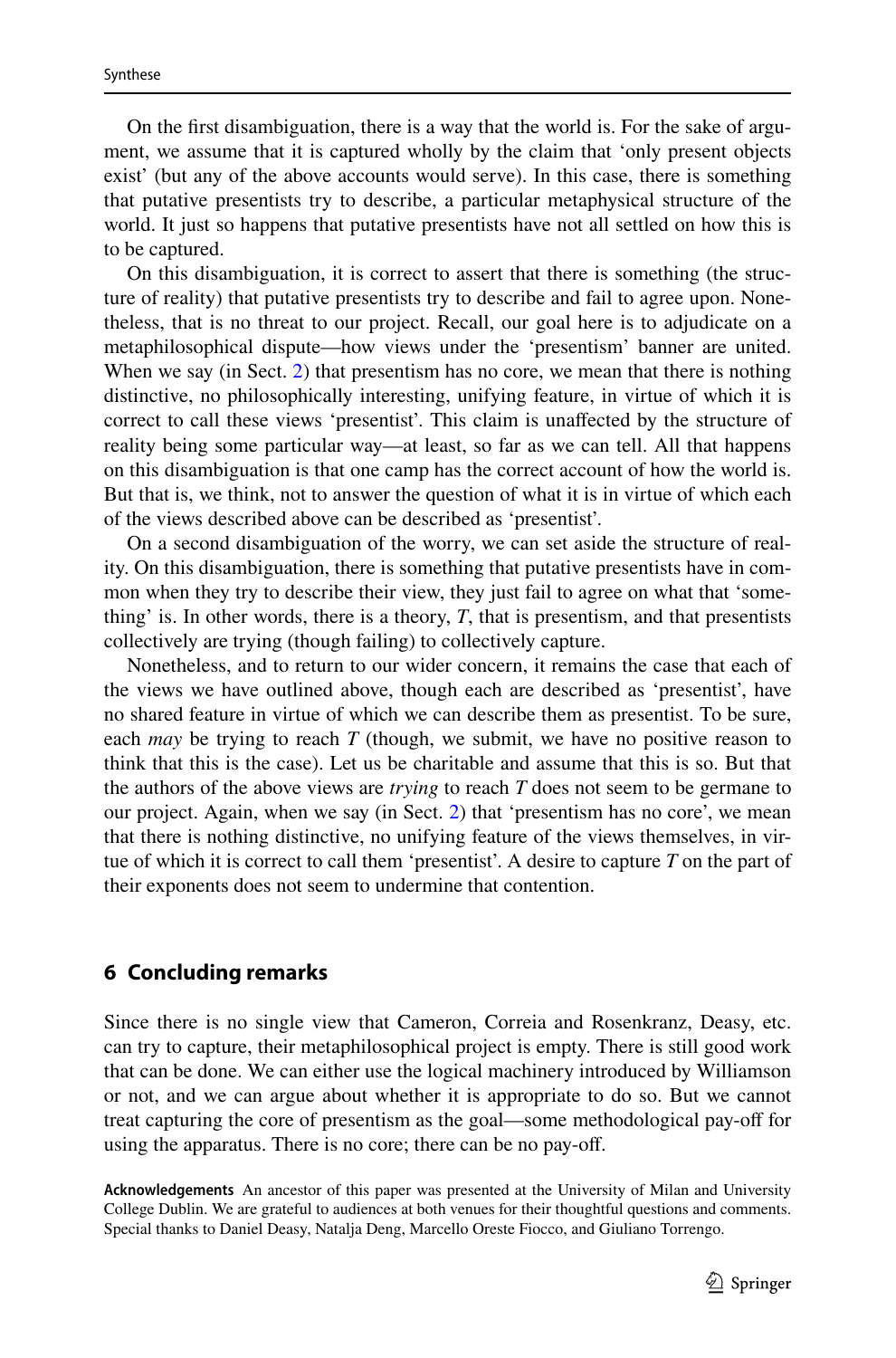**Open Access** This article is licensed under a Creative Commons Attribution 4.0 International License, which permits use, sharing, adaptation, distribution and reproduction in any medium or format, as long as you give appropriate credit to the original author(s) and the source, provide a link to the Creative Commons licence, and indicate if changes were made. The images or other third party material in this article are included in the article's Creative Commons licence, unless indicated otherwise in a credit line to the material. If material is not included in the article's Creative Commons licence and your intended use is not permitted by statutory regulation or exceeds the permitted use, you will need to obtain permission directly from the copyright holder. To view a copy of this licence, visit http://creativecommons.org/licen [ses/by/4.0/](http://creativecommons.org/licenses/by/4.0/).

## **References**

- <span id="page-22-27"></span>Adams, R. (1986). Time and thisness. *Midwest Studies in Philosophy, 11,* 315–329.
- <span id="page-22-20"></span>Baron, S. (2015). The priority of the now. *Pacific Philosophical Quarterly, 96,* 325–348.
- <span id="page-22-24"></span>Bergmann, M. (1999). (Serious) actualism and (serious) presentism. *Noûs, 33,* 118–132.
- <span id="page-22-26"></span>Broad, C. D. (1923). *Scientific thought*. Abingdon: Routledge & Kegan Paul.
- <span id="page-22-13"></span>Cameron, R. (2015). *The moving spotlight*. Oxford: Oxford University Press.
- <span id="page-22-0"></span>Cameron, R. (2016). On characterizing the presentism/eternalism and actualism/possibilism debates. *Analytic Philosophy, 57,* 110–140.
- <span id="page-22-1"></span>Correia, F., & Rosenkranz, S. (2015). Presentism without presentness. *Thought, 4,* 19–27.
- <span id="page-22-2"></span>Correia, F., & Rosenkranz, S. (2018). *Nothing to come: A defence of the growing block theory of time*. Berlin: Springer.
- <span id="page-22-3"></span>Correia, F., & Rosenkranz, S. (2020a). The formalities of temporaryism without presentness. *Notre Dame Journal of Formal Logic, 61,* 181–202.
- <span id="page-22-4"></span>Correia, F., & Rosenkranz, S. (2020b). Temporal existence and temporal location. *Philosophical Studies, 177,* 1999–2011.
- <span id="page-22-14"></span>Craig, W. L. (1997). Is presentness a property? *American Philosophical Quarterly, 34,* 27–40.
- <span id="page-22-28"></span>Craig, W. L. (1998). McTaggart's paradox and the problem of temporary intrinsics. *Analysis, 58,* 122–127.
- <span id="page-22-11"></span>David M. (2016). The correspondence theory of truth'. In E. Zalta (ed.) *The stanford encyclopedia of philosophy (Fall 2016)*. https://plato.stanford.edu/archives/fall2016/entries/truth-correspondence/
- <span id="page-22-8"></span>Deasy, D. (2015). The moving spotlight theory. *Philosophical Studies, 172,* 2073–2089.
- <span id="page-22-5"></span>Deasy, D. (2017). What is presentism? *Noûs, 51,* 378–397.
- <span id="page-22-6"></span>Deasy, D. (2019). Characterising theories of time and modality. *Analytic Philosophy, 60,* 283–305.

<span id="page-22-22"></span>Fine, K. (2005). Tense and reality. In *Modality and tense* (pp. 261–320). Oxford: Oxford University Press.

- <span id="page-22-21"></span>Fiocco, M. (2007). A defense of transient presentism. *American Philosophical Quarterly, 44,* 191–212.
- <span id="page-22-17"></span>Gallois, A. (2004). Comments on Ted Sider: Four dimensionalism. *Philosophy and Phenomenological Research, 68,* 648–657.
- <span id="page-22-15"></span>Hawley, K. (2001). *How things persist*. Oxford: Oxford University Press.
- <span id="page-22-16"></span>Hinchliff, M. (1988). *A defense of presentism*. PhD Thesis. Princeton University.
- <span id="page-22-23"></span>Iaquinto, S. (2019). Fragmentalist presentist perdurantism. *Philosophia, 47,* 693–703.
- <span id="page-22-7"></span>Ingram, D. (2019). *Thisness presentism*. Abingdon: Routledge.

<span id="page-22-25"></span>Inman, R. (2012). Why so serious? Non-serious presentism and the problem of cross-temporal relations. *Metaphysica, 13,* 55–63.

- <span id="page-22-19"></span>Jakobsen, D. (2011). A.N. Prior's notion of the present. In A. Vatakis, et al. (Eds.), *Multidisciplinary aspects of time and time perception* (pp. 36–45). Berlin: Springer.
- <span id="page-22-12"></span>Kirkham, R. (1995). *Theories of truth*. Cambridge: The MIT Press.
- <span id="page-22-9"></span>Koslicki, K. (2016). Where grounding and causation part ways: Comments on Schaffer. *Philosophical Studies, 173,* 101–112.
- <span id="page-22-29"></span>Lewis, D. (1986). *On the plurality of worlds*. Oxford: Blackwell.
- <span id="page-22-18"></span>Lewis, D. (2004). Tensed quantifiers. In D. Zimmerman (Ed.), *Oxford studies in metaphysics* (Vol. 1, pp. 3–14). Oxford: Oxford University Press.
- <span id="page-22-10"></span>Lynch, M. (2001). Realism and the correspondence theory. In M. Lynch (Ed.), *The nature of truth* (pp. 9–15). Oxford: Oxford University Press.